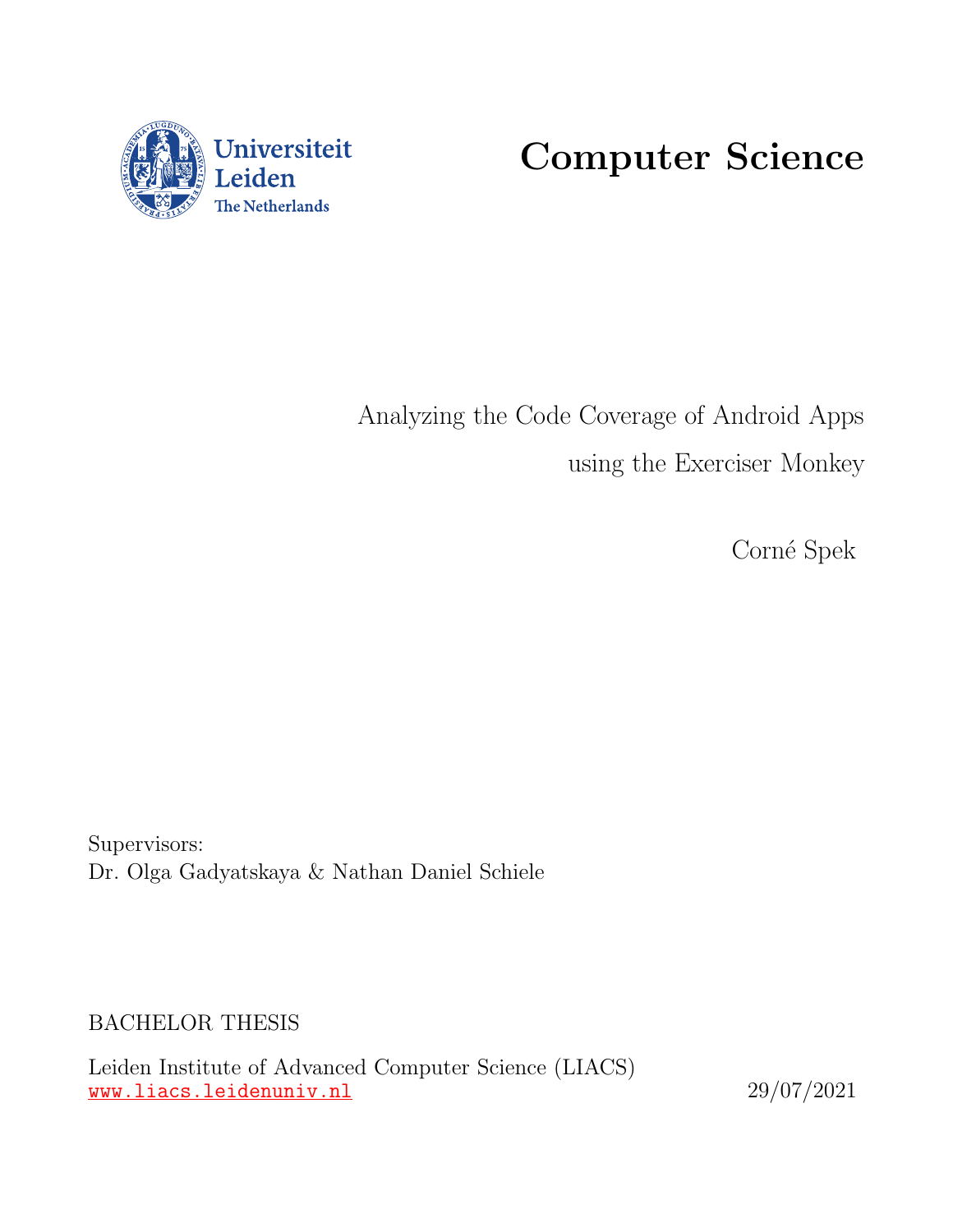#### Abstract

With a market share of 72.84% [\[1\]](#page-24-0) in June 2021, Android is the worlds most used operating system for mobile devices. In order for developers to test the applications they create, random testing can be an attractive option. Additionally, when third-party applications have to be tested that the source code is not available for, automated testing is a good approach. Exerciser Monkey [\[2\]](#page-24-1) is Google's official tool that uses a simple random approach in order to test Android apps. Prior studies show that Monkey's simple approach to testing beats more sophisticated tools. However, these types of tools almost never fully explore an application. Earlier work on Monkey's code coverage usually does not test many different parameter combinations. In order to maximize the code coverage of an application that gets covered by Monkey, in this paper, the code coverage obtained by the different parameters and runtimes of Monkey are investigated and compared, as well as the amount of applications that crash while being tested. The experiment is tested on a dataset of 50 applications with 10 different parameter options. It is shown that changing the parameters of Monkey can have a positive influence on code coverage and application crashes found.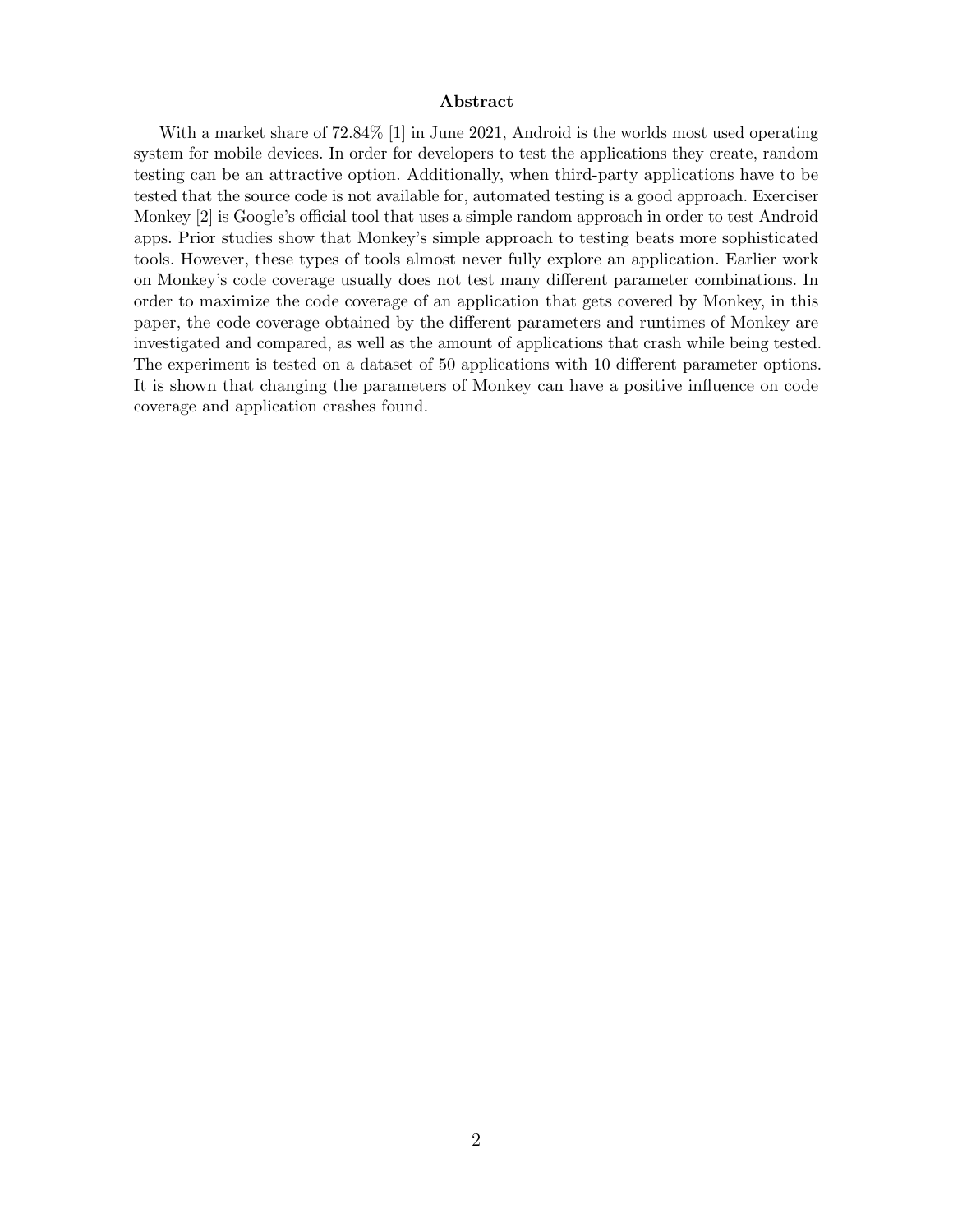# Contents

| $\mathbf{1}$            | Introduction                            | $\mathbf{1}$   |
|-------------------------|-----------------------------------------|----------------|
|                         | 1.1                                     | $\mathbf{1}$   |
|                         | 1.2                                     | $\overline{2}$ |
|                         | 1.3                                     | 3              |
|                         | 1.4                                     | 3              |
|                         | 1.5                                     | $\overline{4}$ |
| $\overline{2}$          | <b>Related Work</b>                     | 6              |
|                         | 2.1                                     | 6              |
|                         | 2.2                                     | $\overline{7}$ |
|                         | 2.3                                     | 8              |
| $\overline{\mathbf{3}}$ | <b>Methods</b>                          | 10             |
|                         | 3.1                                     | 10             |
|                         | 3.1.1                                   | 10             |
|                         | 3.1.2                                   | 10             |
|                         | 3.1.3                                   | 10             |
|                         | 3.1.4                                   | 11             |
|                         | 3.2                                     | 12             |
|                         | 3.3                                     | 13             |
|                         | 3.4                                     | 14             |
| $\overline{\mathbf{4}}$ | <b>Results</b>                          | 16             |
|                         | 4.1                                     | <sup>16</sup>  |
|                         | 4.2<br>Crashes                          | 17             |
| $\overline{5}$          | <b>Discussion</b>                       | 19             |
|                         | 5.1                                     | 19             |
|                         | 5.2<br>Crashes                          | 20             |
|                         | 5.3                                     | 20             |
| 6                       | <b>Conclusions and Further Research</b> | 21             |
|                         | <b>References</b>                       | 25             |
|                         | <b>A</b> Application Benchmark          | 26             |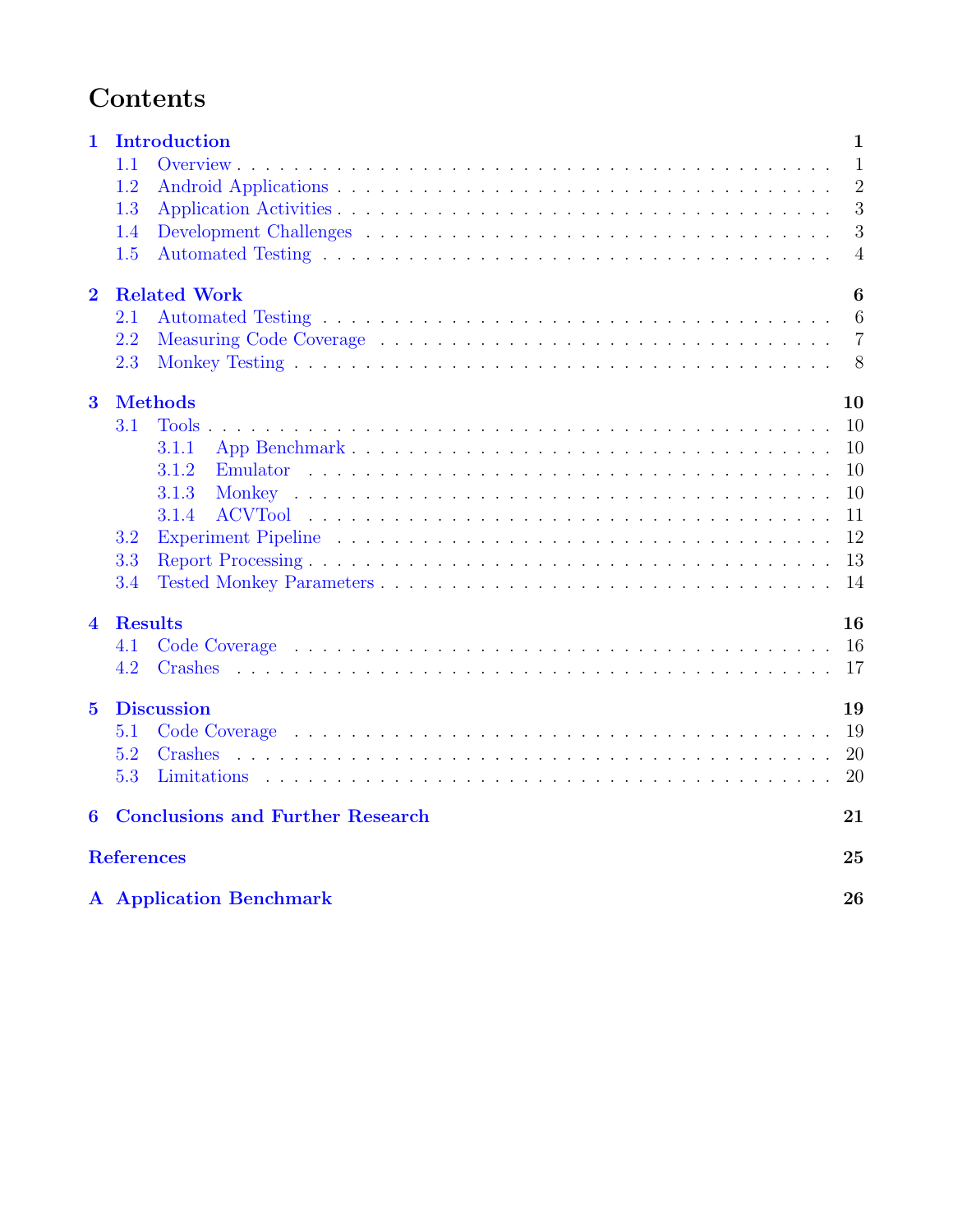# <span id="page-3-0"></span>1 Introduction

## <span id="page-3-1"></span>1.1 Overview

With over 6.3 billion active smartphone subscriptions in 2021 and an estimated 7.5 billion in 2026 [\[3\]](#page-24-3), interest in creating applications for mobile devices is ever growing. According to Google, over 3 billion active Android devices are in circulation. Google Play [\[4\]](#page-24-4), the largest place for Android users to download and install apps, offers more than 2.8 million [\[5\]](#page-24-5) apps to its users, with an average of nearly 3000 apps published daily [\[6\]](#page-24-6). With consumer spending reaching numbers as high as 64.9 billion dollars in the first half of 2021 [\[7\]](#page-24-7), this highlights the incredible stakes in the mobile app development world.



Android is an open-source mobile operating system primarily designed for mobile devices with touchscreens. It was first shown in 2007 and was developed by Google and the Open Handset Alliance [\[8\]](#page-24-8). The most recent stable version of Android is Android 11. Currently Android is maintained and developed by Google and the Android Open Source Project (ASOP) [\[9\]](#page-24-9).

The Android software stack contains a couple distinct major components, being the following (see Figure [2\)](#page-4-1):

- 1. Linux Kernel
- 2. Hardware Abstraction Layer
- 3. Android Runtime
- 4. Native C/C++ Libraries
- 5. Java API Framework
- 6. System Applications

The Android operating system runs on a version of the Linux kernel that has changes made by Google. The specific kernel depends on the device. The kernel handles things such as device drivers, security, resource accessing, power management, managing memory and more. The Hardware Abstraction Layer (HAL) is a layer that contains interfaces to connect hardware to the Java API framework, for example a Bluetooth module. Next is Android Runtime (ART), which was the Dalvik before Android version 5.0 or API 21, consisting of processes run by applications with each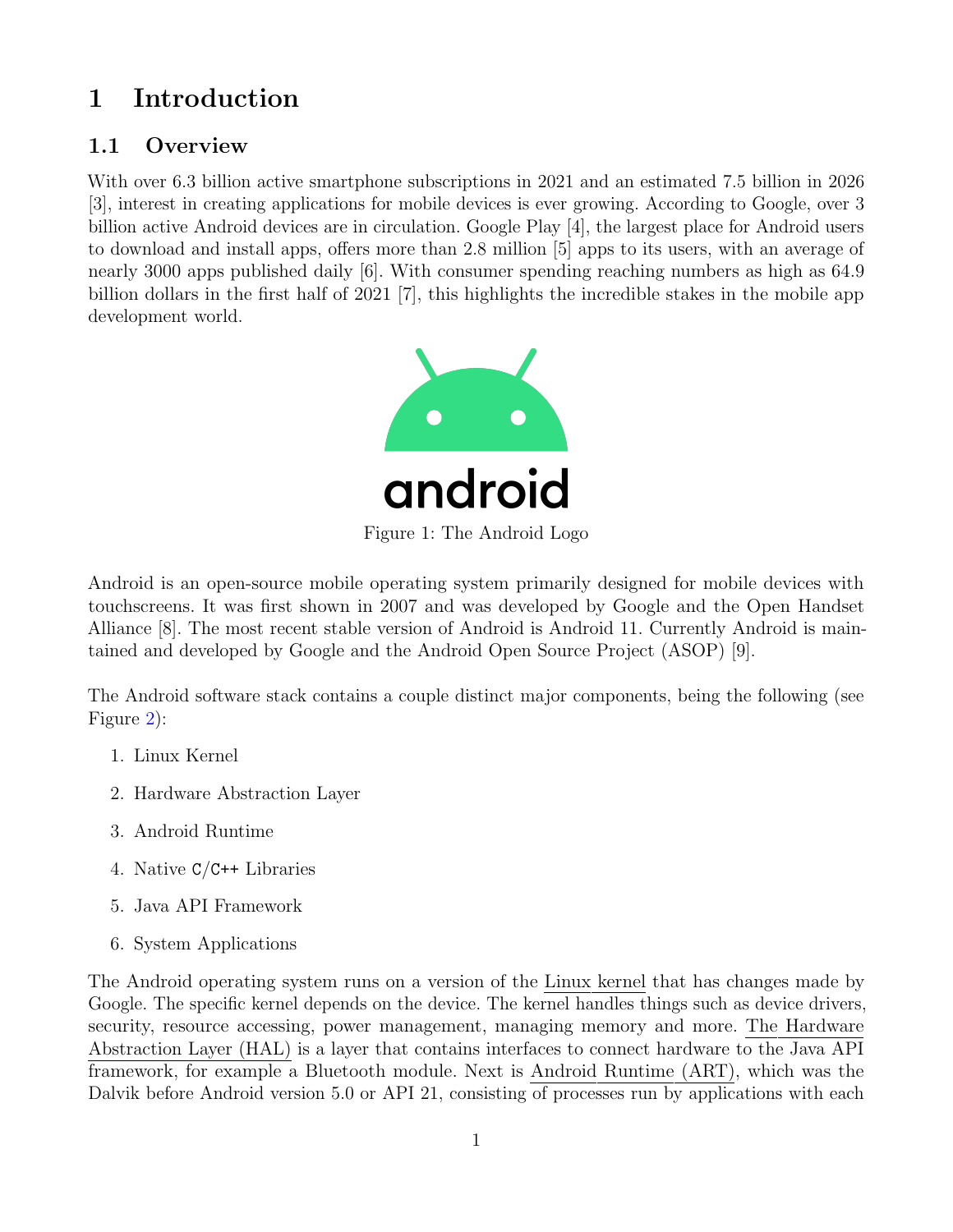<span id="page-4-1"></span>having their own instance of the Android Runtime. The Native C/C++ Libraries layer contains many core components that are used to build other parts such as ART and HAL. Part of these libraries can also be exposed to the Java framework APIs, allowing application developers to use them. The Java API Framework (Android Framework in Figure [2\)](#page-4-1) houses the Android APIs, written in Java. These API functionalities contain many classes and interfaces used for application development and simplifies reuse of core components. The highest layer is the System Applications layer, holding the core applications as well as third party and developer applications.



Figure 2: Android Software Stack. Source: [\[9\]](#page-24-9)

### <span id="page-4-0"></span>1.2 Android Applications

Applications for the Android platform are mostly written in Java and Kotlin using the Android Software Development kit (SDK), with other programming languages also being supported. The SDK houses many features to support with the development of Android applications such as an emulator, testing tools, debugger, libraries, documentation and more. Third-party applications can be installed on a user's device by using an application store, with Google Play being the biggest, or via downloading and installing an Android Application Package (APK for short).

An APK can by created by compiling and packaging all parts of a program using Android Studio. Thus, an APK file contains every component of the program required for it to run. APK files contain the following components [\[10\]](#page-24-10):

• META-INF/: A directory containing the manifest file, the list of resources and the certificate/signature of the application.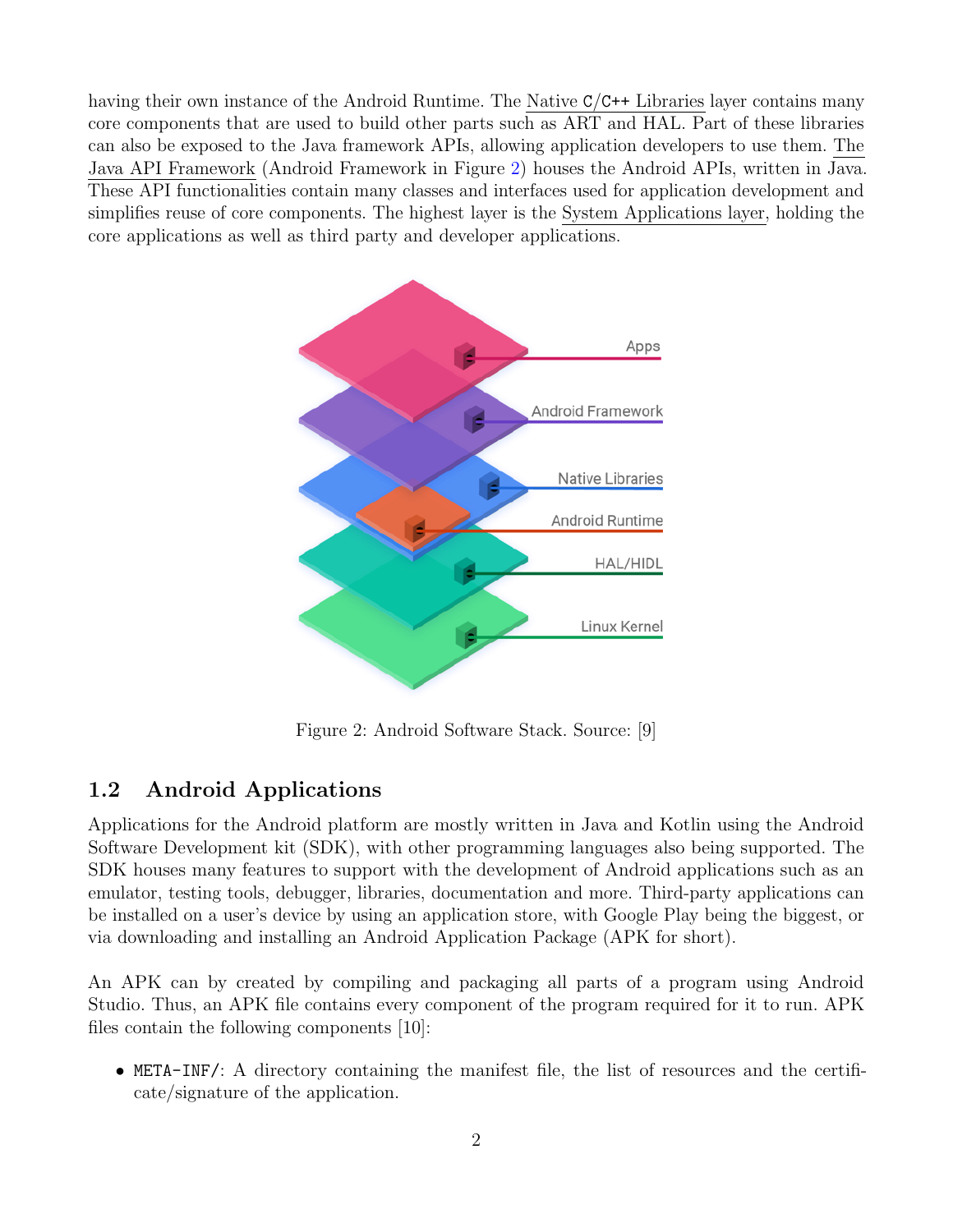- lib/: A directory that has the compiled code of the application which are split up into native libraries for specific device architectures.
- res/: A directory that has the resources that were not compiled into resources.arsc.
- assets/: A directory with raw resources and assets.
- AndroidManifest.xml: A file that that describes the name, version, access rights and contents of the APK file.
- classes.dex: The compiled classes of the application (in the .dex format) that are to be run on the device.
- resources.arsc: Pre-compiled resources that are used by the application, .arsc files.

## <span id="page-5-0"></span>1.3 Application Activities

Android applications have multiple entry points, for example a user can launch an application simply by opening it from the application icon on the homescreen or by tapping a notification produced by the application, which then opens the application. This is why applications differ from more traditional desktop programs, opening the program or application does not always start from the same point. Applications can be launched from many different points, such as via other applications, and the previously mentioned ways. "An activity is the entry point for interacting with the user" [\[11\]](#page-24-11). These activities are launched when an application uses a different application, while also being the interaction point with the user of the application. Applications usually consist of multiple of these activities, that together form the whole application but are not strongly linked together. The main activity is generally the first screen one sees when opening an application, after which users can launch other activities and thus use the application. So, applications can be launched and entered via many different ways and points, including via other applications.

## <span id="page-5-1"></span>1.4 Development Challenges

Developers of Android applications face numerous challenges when creating their apps. Among the biggest challenges are [\[12,](#page-24-12) [13,](#page-24-13) [14\]](#page-24-14):

- 1. Multiple platforms and devices: Mobile devices and versions have differences that require developers to make platform and/or version specific changes.
- 2. Testing of applications: The majority of developers test their applications manually. Trust in automated test tools is not very high and thus manual testing is most common.
- 3. Monitoring Tools: Tools for monitoring the status of an application and it's device are insufficient.
- 4. Problems with emulators: The emulators that provide developers with a hardware environment for Android devices seem to lack some real features that makes testing on these more difficult.

With the many challenges that developers face along with time and budget concerns, automated testing plays an important role in lowering the workload and gaining confidence in the robustness and quality of an application.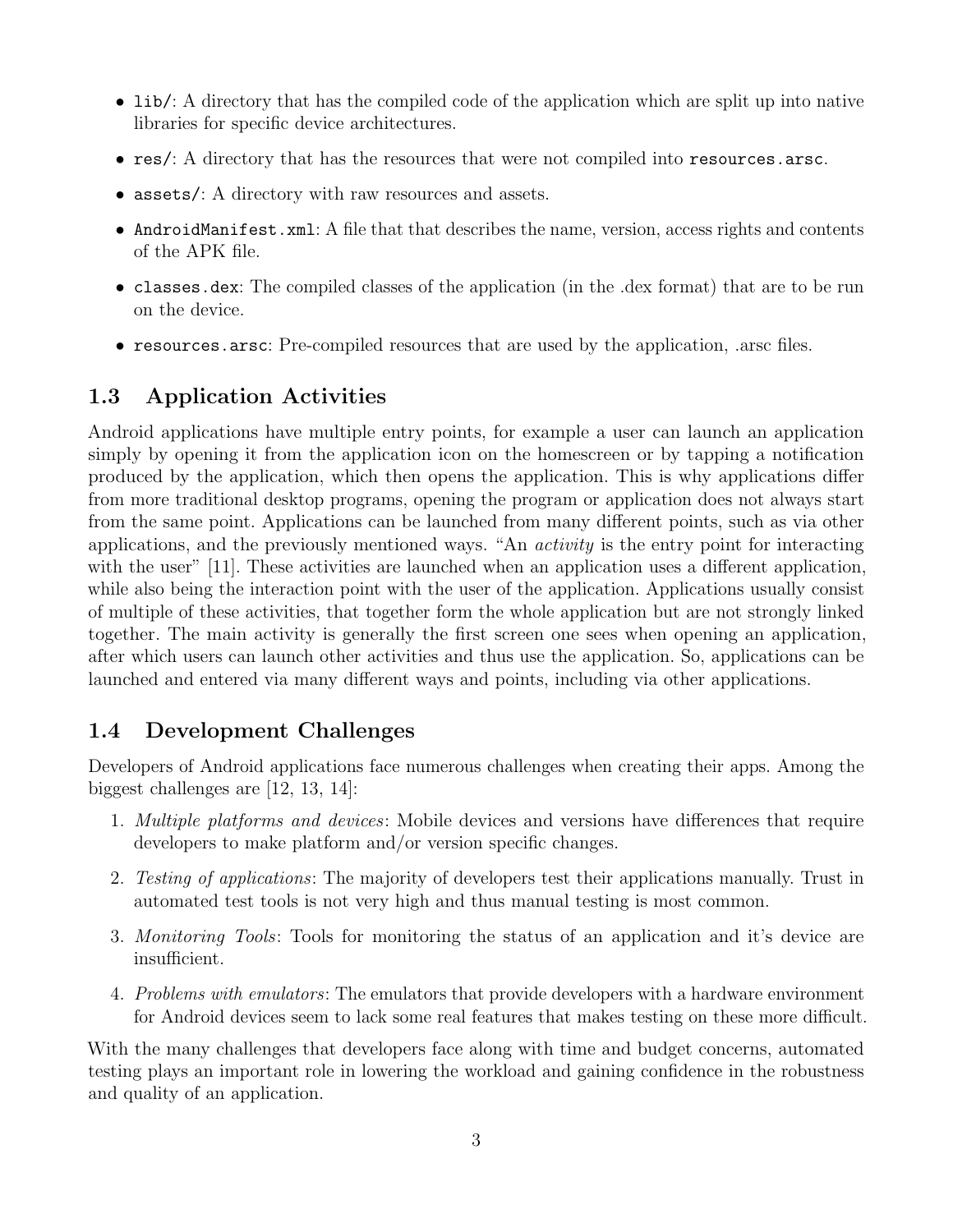### <span id="page-6-0"></span>1.5 Automated Testing

Effective stress testing and quality assurance of Android applications is becoming more and more important with the growth of the Android platform. Developers want to be sure that their developed applications are ready to be used and up to their expected level of quality. Most testing in the world of mobile development is still done manually. Due to the earlier challenges in development mentioned above, having to spend time manually testing applications on multiple devices and versions can quickly become very time and cost consuming.

Besides testing applications that are in development, testing and analyzing behaviour of third-party applications whose source code is not available is also important. Security is a big concern when downloading or working with an application from an untrustworthy source. Automated testing can be a solution to this problem, being able to execute an application and then analyzing it's behaviour. From these kinds of analyses, potentially malicious or otherwise unwanted behaviour can be identified. Important here is that automated testing tools should explore as much of an application as possible, in order to identify if those parts of the application are harmful.

Following these concerns, automating the test process for the development of mobile applications could solve many of these issues and lead to an increase in the overall quality of developed applications. Moreover, having an automated tool that can efficiently explore as much of an application as possible is important for analyzing third-party applications from a security standpoint, to produce accurate analyses and save time and resources.

Automated input testing is a method to test an application by generating inputs and events, such as screen touches or rotations, and then simulating these inputs and events to the application that is being tested. Ultimately, the goal of such a testing approach is to cover as much of the application's functionality and behaviour as possible, or to crash the application. Tools for automated testing can use a variety of strategies when deciding what type of events or inputs to send to the application that is being tested. Strategies can range from simple randomly chosen events and inputs to complex models that are generated based on an application's characteristics. A systematic overview/mapping of tools produced can be found at [\[15\]](#page-24-15) and [\[16\]](#page-25-0).

Applications that are to be tested can be looked at as black-box, white-box or grey-box. When testing an application in a black-box setting, no prior information about the internal workings of the application is available. The white-box setting has access to all information, including source code, of the application. In a grey-box setting, information about the internals of the application is available. The amount of information available can determine which tools can be used, or how these tools operate.

In order to quantify and measure how much of an application is actually explored by an automated testing tool, a code coverage measurement is used. Code coverage is a measurement that keeps track of how much of a program's source or byte code is executed during a test run. Coverage can be measured at multiple levels, such as the class, method or instruction level.

Measuring code coverage in a white-box setting is supported by Android Studio along with other tools. However, in order to measure coverage in a white-box setting, one must have access to the source code. When wanting to test a third-party application, this will not always be the case. In a black-box setting, code coverage can also be measured. This is done by instrumenting the byte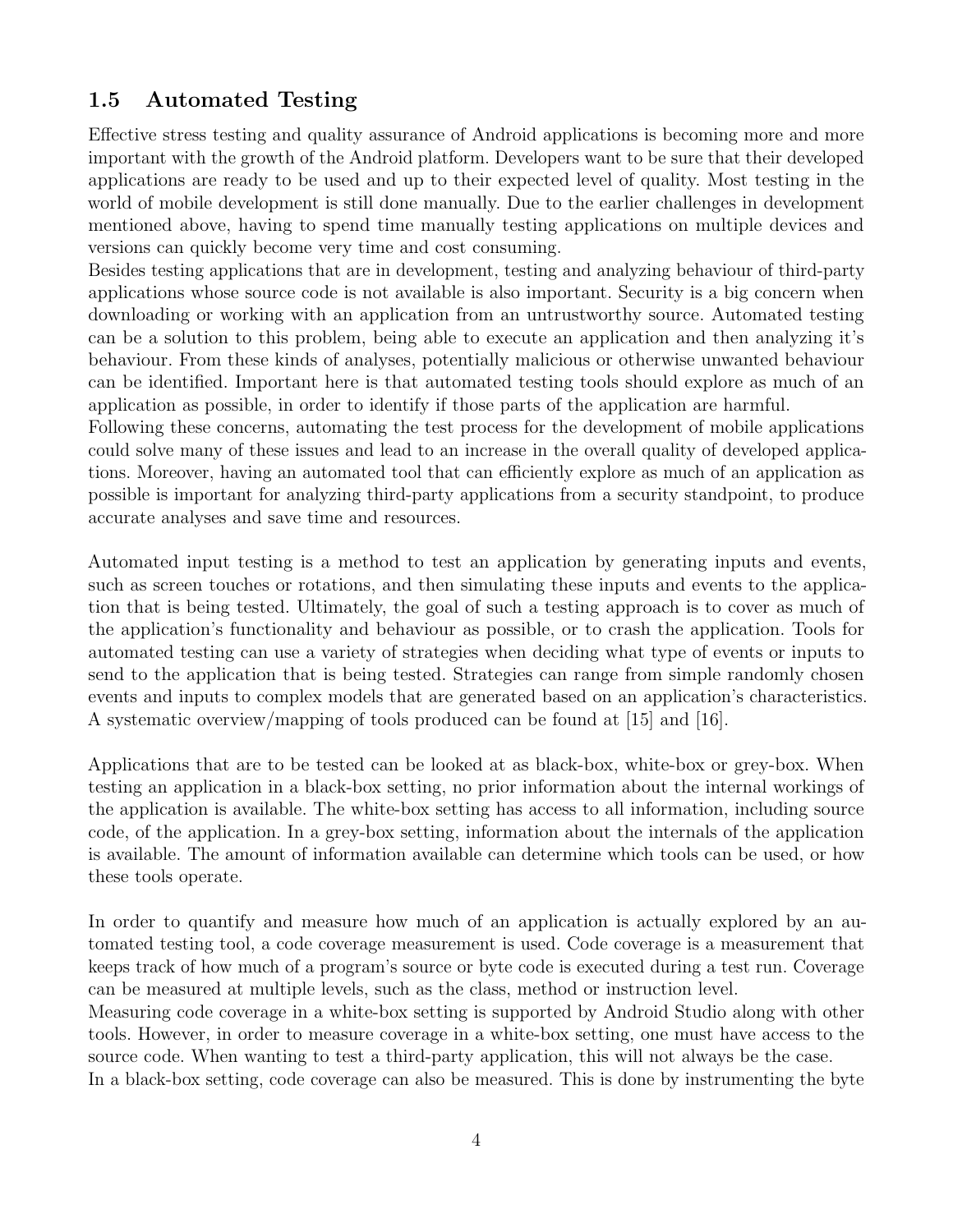code. This approach is more suited for third-party applications, since the source code is not always available. Several tools exist to measure code coverage in a black-box setting, more is explained in the [related work](#page-8-0) and [methods](#page-12-0) sections.

In this paper, Monkey [\[2\]](#page-24-1) is analyzed. It is part of the Android SDK and is thus maintained by Google. Monkey is a tool that can automatically generate pseudo-random streams of user events. By default, Monkey runs on any emulator or device and is used to stress test applications. While Monkey runs it's events, it also analyzes the system, catching errors and other exceptions, as well as attempts to navigate to other packages installed on the device. Multiple parameters or options can also be used, such as event frequency and amounts. This is explained in more detail in the [Methods](#page-12-0) section. Monkey follows a black-box approach, not needing any source code or other internal information about an application in order to function. Monkey is one of the easiest and most used tools for this purpose, thus making understanding it and exploring different ways to use Monkey important.

While there are multiple papers and studies that test the effectiveness of Monkey in terms of code coverage, few explore different combinations of parameters and other settings of the Monkey in order to achieve the best possible performance. In this thesis the performance in terms of code coverage and crashes of multiple different parameters and event distributions is evaluated on a benchmark of 50 applications.

Aside from the default event distribution, 10 different event distributions are tested on the application benchmark for 5 minutes per application and their code coverage is measured on the instruction, method and class level. The amount of applications that crash during the testing is also reported. Results show that changing the event distribution can increase code coverage as well as the amount of crashes during testing with Monkey.

A link to the code used for performing experiments and parsing results can be found at: <https://github.com/kw-corne/monkey-coverage>

The rest of this thesis is structured as follows:

- The [related work](#page-8-0) on what others have found and tried in the past is analyzed.
- [Methods](#page-12-0) and tools used to setup the experiments are explained in detail.
- Findings and [results](#page-18-0) are presented.
- [Discussion](#page-21-0) about the results that were produced.
- [Conclusions](#page-23-0) based on the findings are made clear.
- [Future research](#page-23-0) is proposed.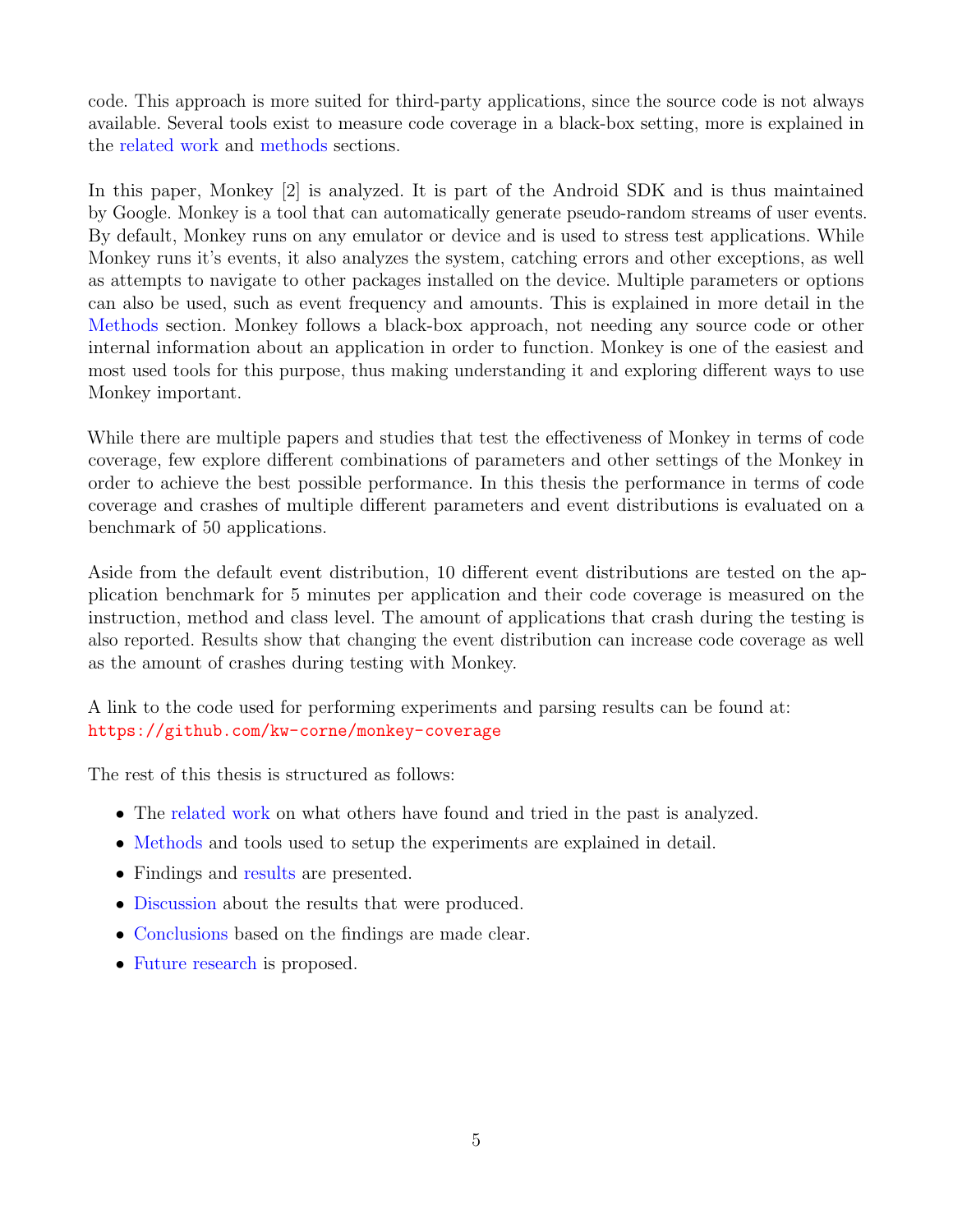# <span id="page-8-0"></span>2 Related Work

In this section, we look at related work when it comes to automated testing of Android apps in general, various ways to measure the code coverage in a black box setting and some studies on the Exerciser Monkey itself.

## <span id="page-8-1"></span>2.1 Automated Testing

A survey conducted by Vásquez et al. [\[17\]](#page-25-1) on how Android developers test their applications found that although there are a lot of different tools for automated testing, they still have a low usage rate. 60.78% of the participants reported that they had no experience with using tools for random testing such as Monkey. Only 11 participants out of the surveyed 102 reported that they used Monkey in more than 10% of their testing efforts. According to the survey the tools still face issues such as the impact of the discovered bugs/crashes, difficulties in reproducing steps and a lack of expressiveness. The survey found that the majority of testing is still done manually.

Villanes et al. [\[18\]](#page-25-2) analyzed questions asked on Stack Overflow regarding mobile testing. They found that Appium, Espresso, Monkey, and Robotium had increasing interest among developers on the Android platform.

Besides Monkey, many different tools have been developed for the automated testing of Android apps, such as for example: Sapienz [\[19\]](#page-25-3), Stoat [\[20\]](#page-25-4), WCTester [\[21\]](#page-25-5) and Dynodroid [\[22\]](#page-25-6), among others. Almeida et al. [\[16\]](#page-25-0) carried out a systematic mapping of 80 of these tools and found that 42% of them use model-based testing, and another 40% implement GUI testing. Model based testing is a technique where a model is first generated based on information about an application, after which this model is used to generate inputs and events. GUI testing is a method whereby an application's GUI is dynamically analyzed in order to generate inputs and events. They also mapped out the differences between some tools when it comes to the various techniques and methods these tools use.

Choudhary et al. [\[23\]](#page-25-7) compared the effectiveness of multiple automated testing tools on four metrics: code coverage, fault detection, ability to work on multiple platforms and their ease of use. Their conclusion was that even though more sophisticated exploration techniques exist, they were still outperformed by the random exploration techniques from Monkey and Dynodroid. Based on the four criteria mentioned earlier they concluded that Monkey is the winner among the tools they evaluated, due it achieving the best coverage and reporting the most failures. Moreover they also found it was very easy to use and available on all platforms. But they also thought that because every tool has a strong point that one should consider which tool to use in which case.

Wang et al. [\[24\]](#page-25-8) found that among multiple state-of-the-art tools for generating tests on realworld industrial apps Monkey still achieved the highest method and activity coverage on over half of the apps that were tested. They advise to use a combination of tools to achieve the highest coverage rates and reported crashes.

From the above findings and papers, we can see that Monkey remains one of the most user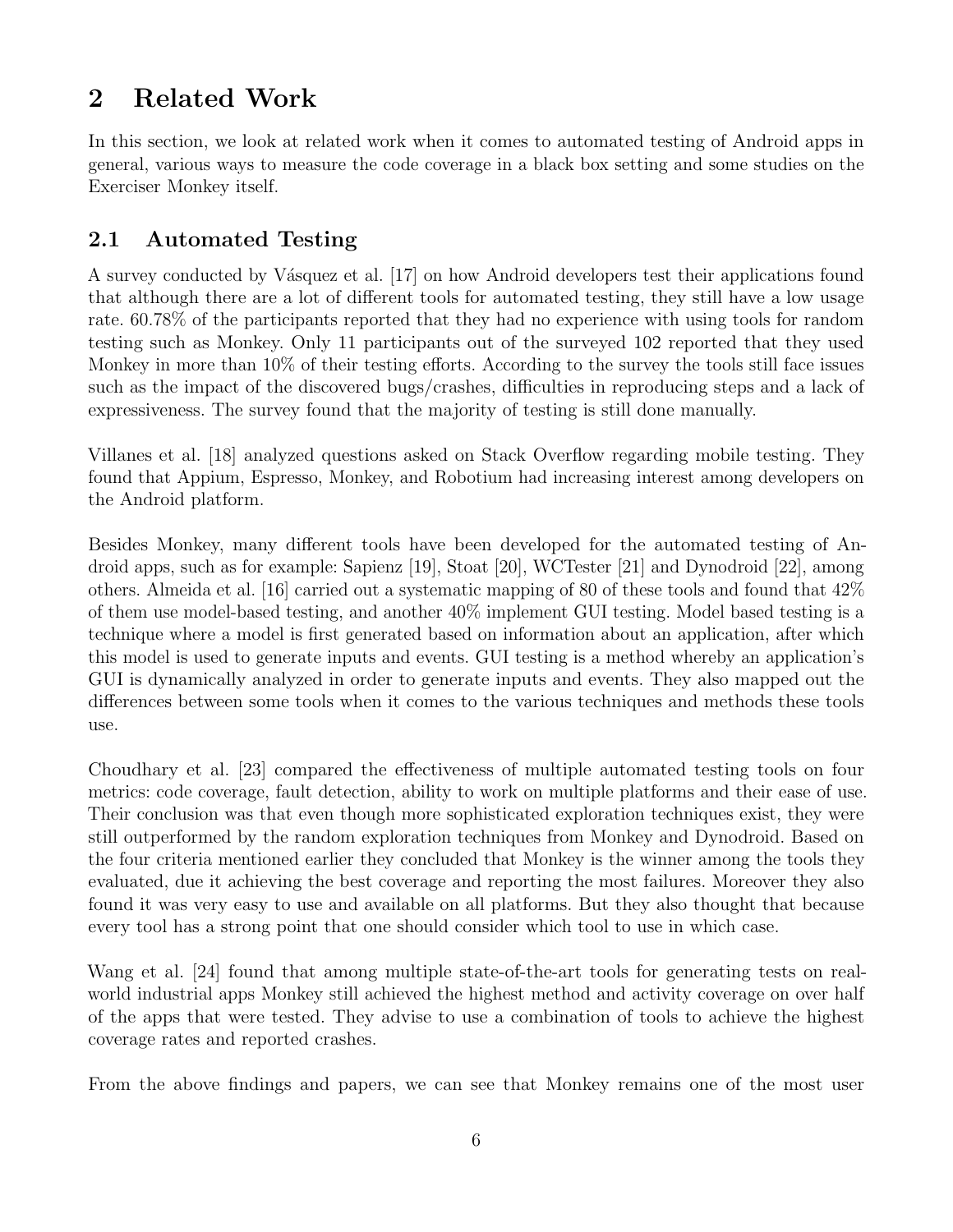friendly and widely used tools when it comes to automated testing.

## <span id="page-9-0"></span>2.2 Measuring Code Coverage

In order to measure the code coverage achieved by an automated testing tool, we need a tool that can measure code coverage in a black-box setting, so without any source code available. Multiple tools have been created for this purpose, such as: ACVTool [\[25\]](#page-25-9), COSMO [\[26\]](#page-26-0), ELLA [\[27\]](#page-26-1), BBoxTester [\[28\]](#page-26-2) and InsDal [\[29\]](#page-26-3).

ACVTool [\[25\]](#page-25-9) measures code coverage at the instruction level, using the smali representation of Android bytecode. According to the authors ACVTool can successfully instrument and execute 96.9% of Android applications. This also makes it suitable for large scale testing, as it does not add too much overhead or long instrumentation times. ACVTool generates reports by combining runtime reports and instrumentation reports to map probes to their original instructions. Reports generated are available in html and xml formats making them useful for visual inspection as well as automated report inspection and processing.

COSMO [\[26\]](#page-26-0) is an automated instrumenter that works on Gradle-based [\[30\]](#page-26-4) as well as on compiled apps. A compiled app is first instrumented by instrumentng the Java bytecode with JaCoCo [\[31\]](#page-26-5). The instrumented version is converted back to Dalvik and added to the original APK file. Once the app has been installed and explored a report can be generated. The authors report that the main difference between ACVTool and COSMO for the compiled app process is that developers do not need to grant additional permissions to the instrumented apps. COSMO succesfully instruments 86.9% of apps and 71.6% run without errors.

ELLA [\[27\]](#page-26-1) is another tool that can be used to measure code coverage for Android apps. It instruments apps at the method level, by inserting probes and tracking their execution. It can also track the trace of executed methods and the values of the arguments passed at call-sites and more. Sadly, ELLA is no longer supported. Reports are generated containing a list of method signatures and a list of method identifiers that were executed. Like ELLA, InsDal [\[29\]](#page-26-3) also measures code coverage at the method level.

BboxTester [\[28\]](#page-26-2), proposed by Zhauniarovich et al., is a tool that can be used to generate code coverage reports and other coverage metrics for apps that the source is not available of. BBoxTester instruments jar files using EMMA [\[32\]](#page-26-6), which are then assembled back into a new APK. BBoxTester instruments 65% of apps succesfully.

Considering the different tools, ACVTool is used in the experiments that are performed for its high instrumentation rate, low instrumentation times and low overhead. ACVTool is also suited for lage scale testing and easy to be integrated into a testing/experiment pipeline. The reports are also clear and easy to parse.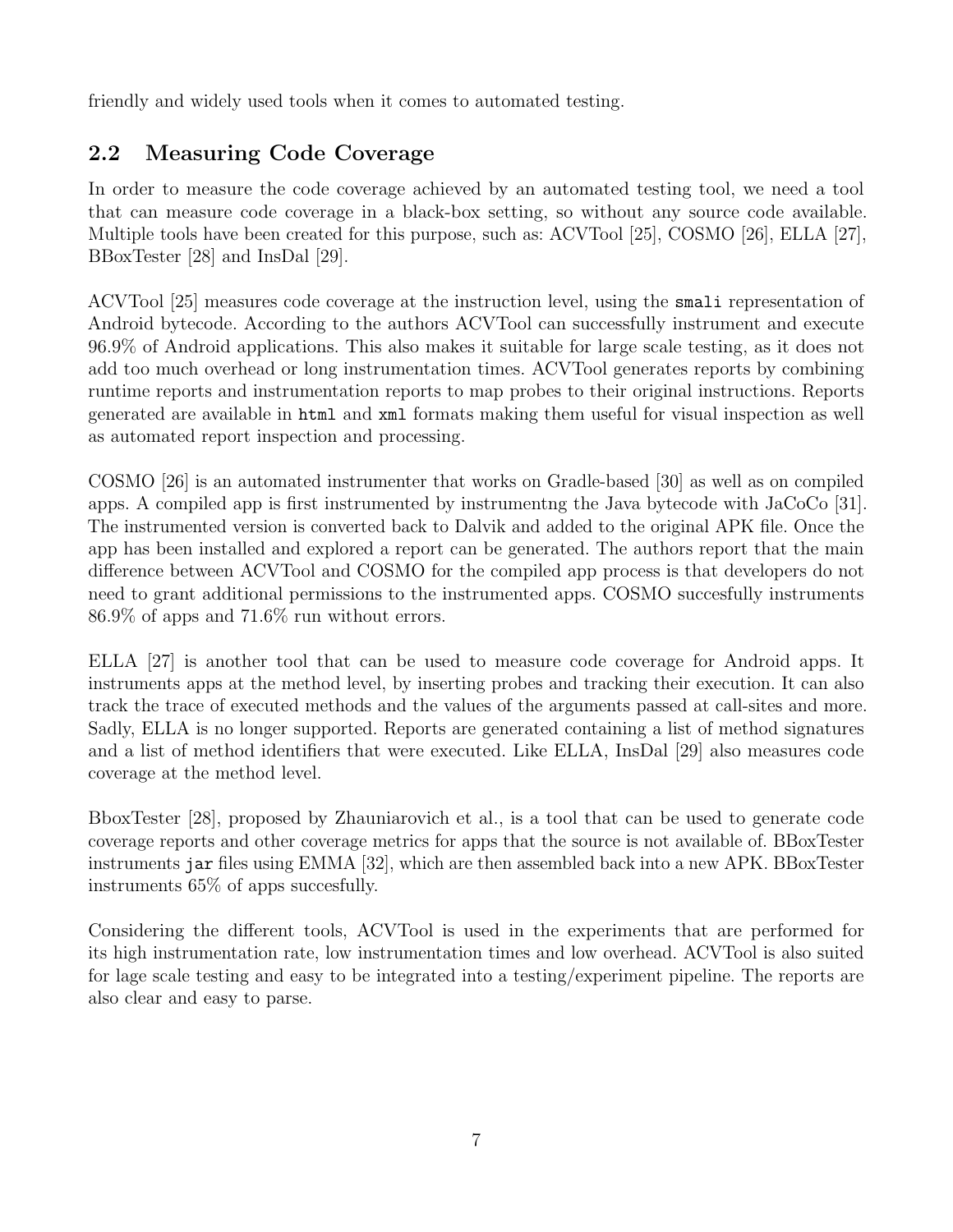### <span id="page-10-0"></span>2.3 Monkey Testing

As previously discussed, Choudhary et al. [\[23\]](#page-25-7) compared multiple automated testing tools and found Monkey to be the best performing. Their application benchmark consisted of 68 applications retrieved from papers about automated testing tools. They used the Monkey with a 200 millisecond delay between actions. From their experiments they reported the mean coverage over a 60 minute period to be about 45%. From their data we can also see that after 5 minutes, code coverage stagnates heavily for the tools they tested. No different parameter settings using Monkey were tested in their experiments.

Patel et al. [\[33\]](#page-26-7) studied how Monkey's parameters affect code coverage on the line, block, method and class levels. Applications tested were 15 very famous applications, and 64 popular applications. They also compared code coverage achieved by Monkey against code coverage achieved by manual exploration. They found that changing Monkey's event distribution did not lead to any significant increases in achieved coverage. From their testing they also found that Monkey is on average 2-3% behind manual exploration when it comes to code coverage. However, when testing different event distributions they only tested increasing the touch, motion, trackball, navigation and major navigation events at 75%. The apps were tested for 5 minutes.

An empirical study conducted by S. Paydar [\[34\]](#page-26-8) on how effective Monkey is in testing Android applications on robustness and responsiveness found that Monkey is a very effective and highly recommended tool for these purposes. The study tested Monkey on real-world applications and fault-injected applications, so applications where the errors are known before testing. 150 applications from F-Droid and 150 Iranian applications were tested for the real-world application part. They defined some metrics, being: crash rate, ANR-rate, failure rate, crash delay, ANR-delay and failure delay. 67% of the apps in first dataset (F-droid applications) did not crash, 52% of apps in their second dataset (Iranian applications) did not crash. Thus, Monkey seems very reliable in detecting robustness errors in real-world applications. They also found that the default Monkey in the Android Studio IDE has a low focus of 5.5%, and that the Monkey is less sensitive to faults that cause a delay lower than 5 seconds. As future work they proposed more experiments on the distribution of events generated by Monkey. They did however not test any different parameters of the Monkey.

Mohammed et al. [\[35\]](#page-26-9) studied the difference between human and Monkey testing of Android applications. They investigated dynamic event traces of five Android apps and compared these against traces generated by eight users who tested the applications manually. Five different testing times for Monkey were used (5, 20, 25, 30, and 60 minutes), and the authors did not find a correlation between the testing time and Monkey's event coverage (such as UI events and lifecycle events, see [\[36\]](#page-26-10)). Event coverage is a metric to identify how many of these events are triggered. The same held true for human testing of the same applications. Further, it was found that human testing and Monkey testing worked indistinguishably differently when it came to event coverage. From their testing they found that system events were the most generated events. Furthermore, Monkey most of the time generated a lower percentage of UI events compared to human testing. For 3 of the applications they investigated Monkey could mimic human testing behaviour. They concluded that Monkey works best when testing simple applications with a lot of operable widgets and no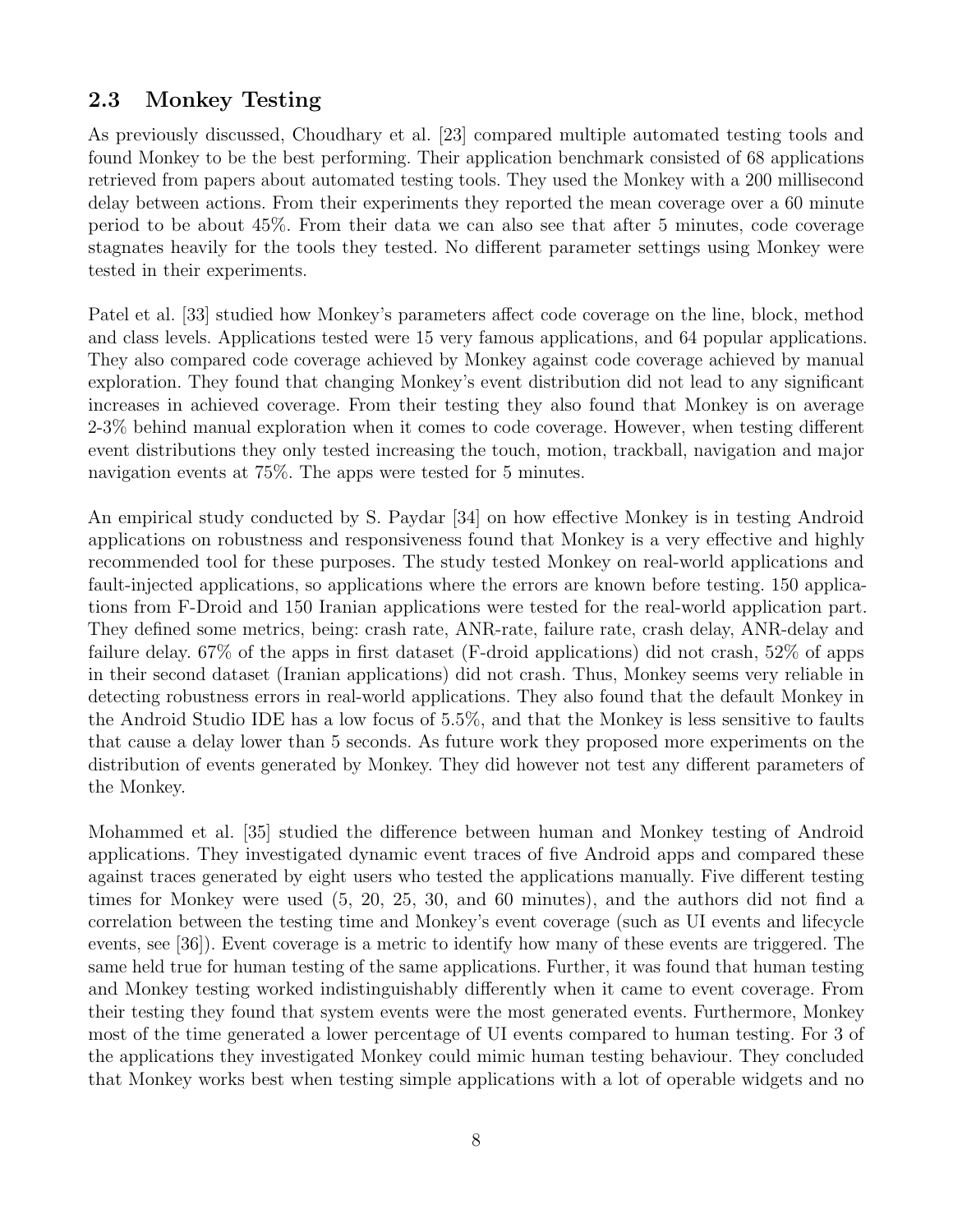required ordering of operations. Monkey does not work as well when testing complex applications that require the user to have domain knowledge.

From a study performed by [\[37\]](#page-26-11) that compared automated exploration tools we can also see that coverage stops increasing by much at around the 5 minute mark. In their study they compared four different tools and found Monkey to be the second best performing when it came to method coverage, the best being TestLab [\[38\]](#page-26-12).

A lot of studies have measured and compared the effectiveness of Monkey in coverage related metrics, but almost none test the different parameters of Monkey when performing their experiments. Most studies show that Monkey performs very well against other similar tools and remains among the most used.

Application benchmarks used are usually famous real world applications or application gathered from sources such as F-Droid. The amount of applications tested is usually around 50-100 applications, so this is comparable to the application benchmark used in this thesis.

Because multiple studies show that coverage stops increasing by much at around the 5 minute mark we test the applications in our experiments for 5 minutes.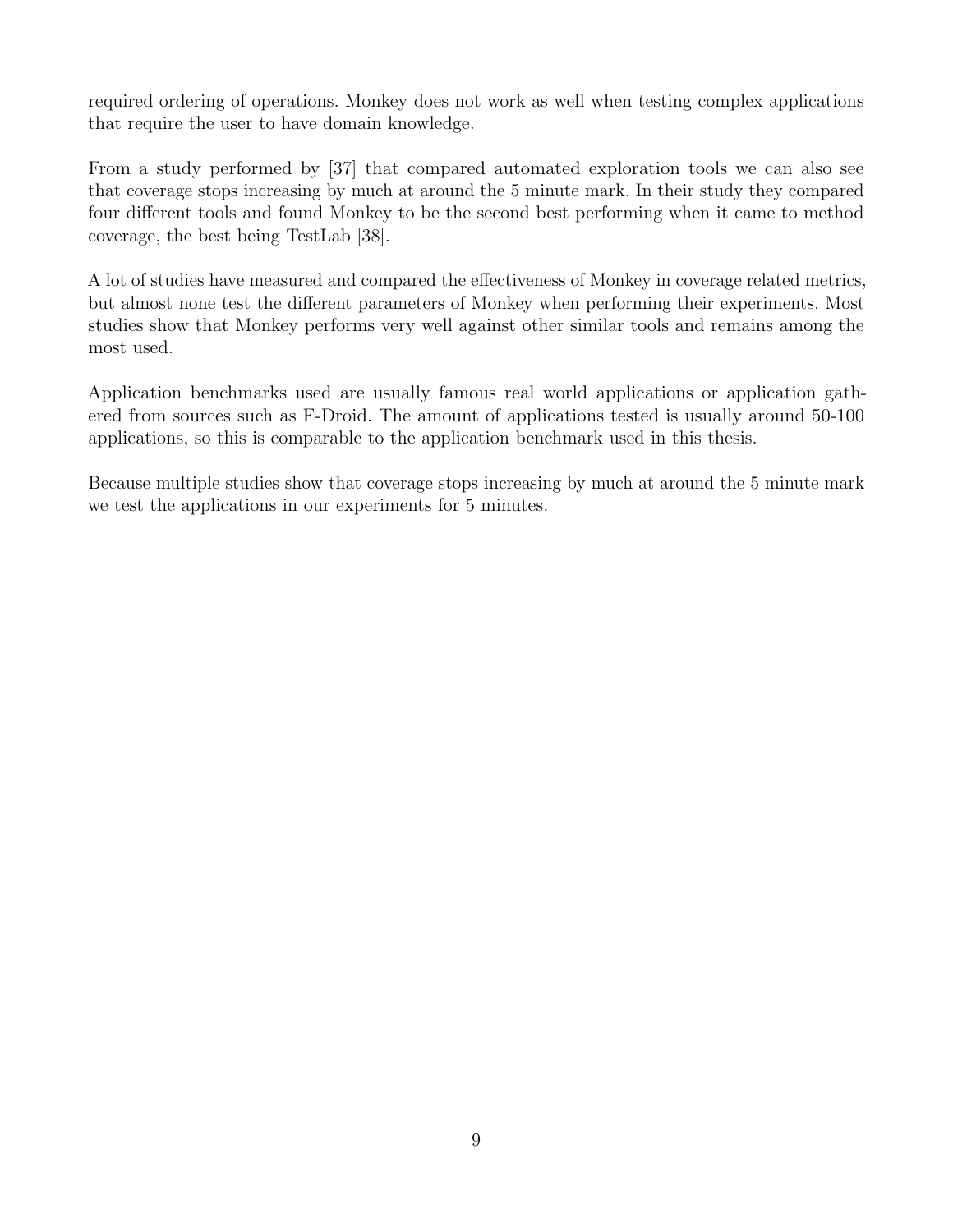# <span id="page-12-0"></span>3 Methods

### <span id="page-12-1"></span>3.1 Tools

This section explains components of the experiment pipeline in detail.

### <span id="page-12-2"></span>3.1.1 App Benchmark

In order to measure the code coverage and number of application crashes achieved by Monkey with various parameters, first a collection of APKs/applications is needed in order to be able to benchmark the performance of Monkey. A number of applications were collected from F-droid [\[39\]](#page-26-13), a catalogue of open-source Android applications. After downloading some amount of applications from each category on F-droid during May and July 2021 and after removing applications that did not work properly with the selected tools or crashed when opened in the Android emulator, 50 applications were chosen from those that worked properly with the tools used for conducting the experiments and did not crash right away when opened in the Android emulator. A full list of the applications as well as some statistics about the applications used can be found in Appendix [A.](#page-28-0) The applications are instrumented for coverage using ACVTool (see [3.1.4\)](#page-13-0).

#### <span id="page-12-3"></span>3.1.2 Emulator

<span id="page-12-5"></span>The applications that are being tested by Monkey are installed on the emulator of the Android SDK. Experiments were performed on Ubuntu 20 operating system, with a 64-bit, 8 GB RAM machine having an Intel i7-8550U 4 core CPU. For every app, the emulator is reset to it's default state (all data wiped) to ensure that all applications have the same starting point and do not potentially influence each other. Exact specifications of the emulator can be found in Table [1.](#page-12-5)

| <b>Spec</b>  | Value                     |
|--------------|---------------------------|
| Device       | Pixel 3a                  |
| Release Name | Oreo                      |
| API Level    | 26                        |
| Target       | Android 8.0 (Google APIs) |
| CPU/ABI      | x86                       |

Table 1: Emulator specs used for performing experiments.

#### <span id="page-12-4"></span>3.1.3 Monkey

Monkey has a number of parameters that can be chosen, changing the behaviour of the Monkey in various ways, such as the distribution of events or delay between events. A description of relevant parameters and events can be found in Table [2.](#page-13-1)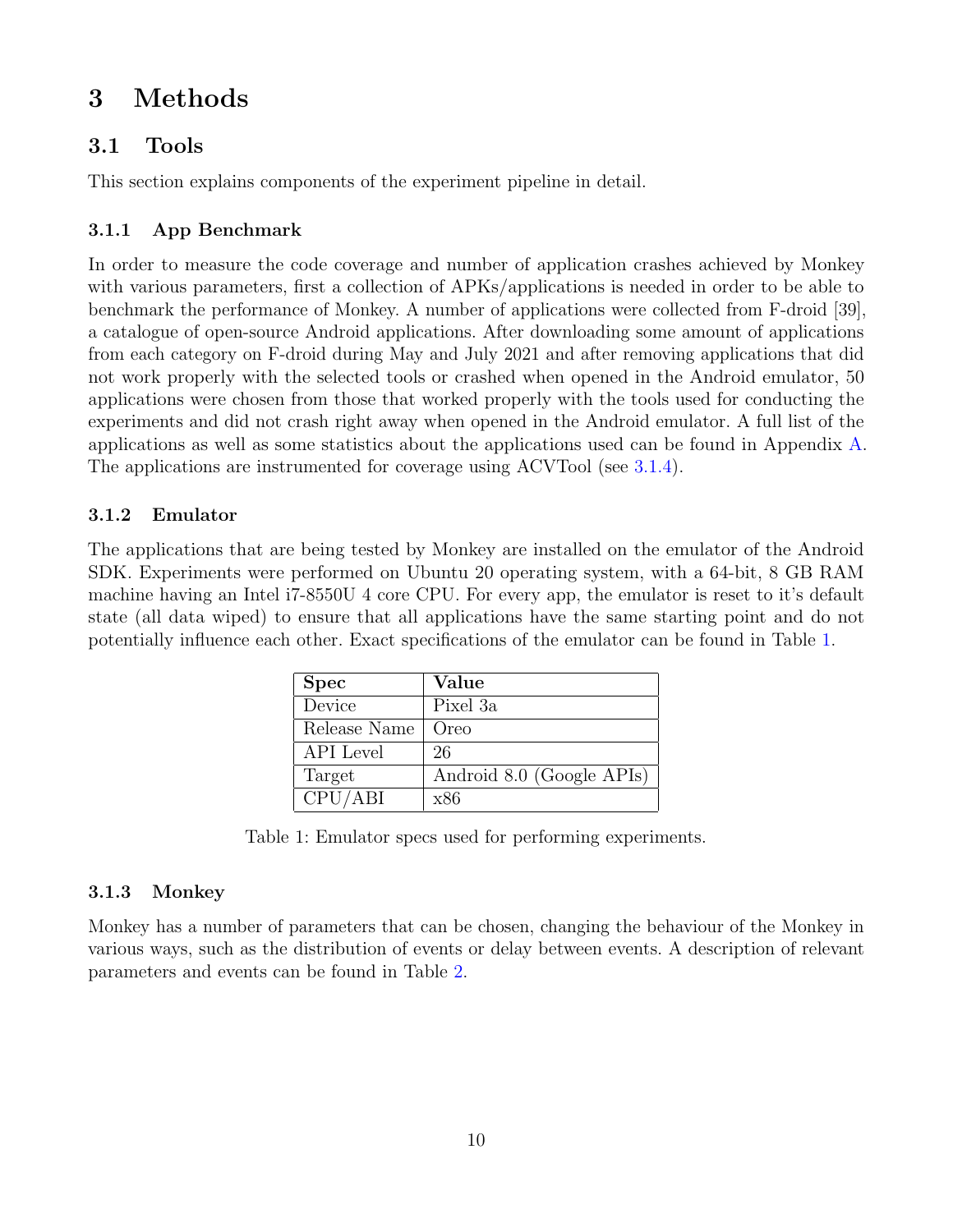<span id="page-13-1"></span>

| Parameter/Event | Description                                                                 |
|-----------------|-----------------------------------------------------------------------------|
| seed            | The random seed that determines the sequence of events.                     |
| throttle        | Fixed delay between events. Defaults to sending events as fast as possible. |
| nav             | $Up/down/left/right$ inputs from a directional device                       |
| touch           | Down-up event in a single place                                             |
| majornav        | Major events like center button or menu button                              |
| trackball       | Random movements, can be followed by click                                  |
| anyevent        | Evens that do not fit in any other category                                 |
| motion          | Down event, random movements, up event                                      |
| syskeys         | Keys reserved for the system like Home or volume control                    |
| appswitch       | Percentage of activity launches                                             |
| pinchzoom       | Pinch or zoom movements                                                     |
| rotation        | Screen rotations                                                            |

Table 2: Command line arguments for event types and frequencies [\[2\]](#page-24-1).

| Event     | Percentage |
|-----------|------------|
| nav       | 25.0%      |
| touch     | $15.0\%$   |
| majornav  | 15.0%      |
| trackball | 15.0%      |
| anyevent  | 13.0%      |
| motion    | 10.0%      |
| syskeys   | $2.0\%$    |
| appswitch | $2.0\%$    |
| pinchzoom | $2.0\%$    |
| rotation  | $0.0\%$    |

Table 3: Default distribution of Monkey events

#### <span id="page-13-0"></span>3.1.4 ACVTool

ACVTool [\[25\]](#page-25-9) can instrument Android APK files and generate a code coverage report, without needing access to the APK's original source code. ACVTool's workflow for one APK boils down to the following 6 steps:

- 1. Instrument
- 2. Install
- 3. Start
- 4. Test
- 5. Stop
- 6. Report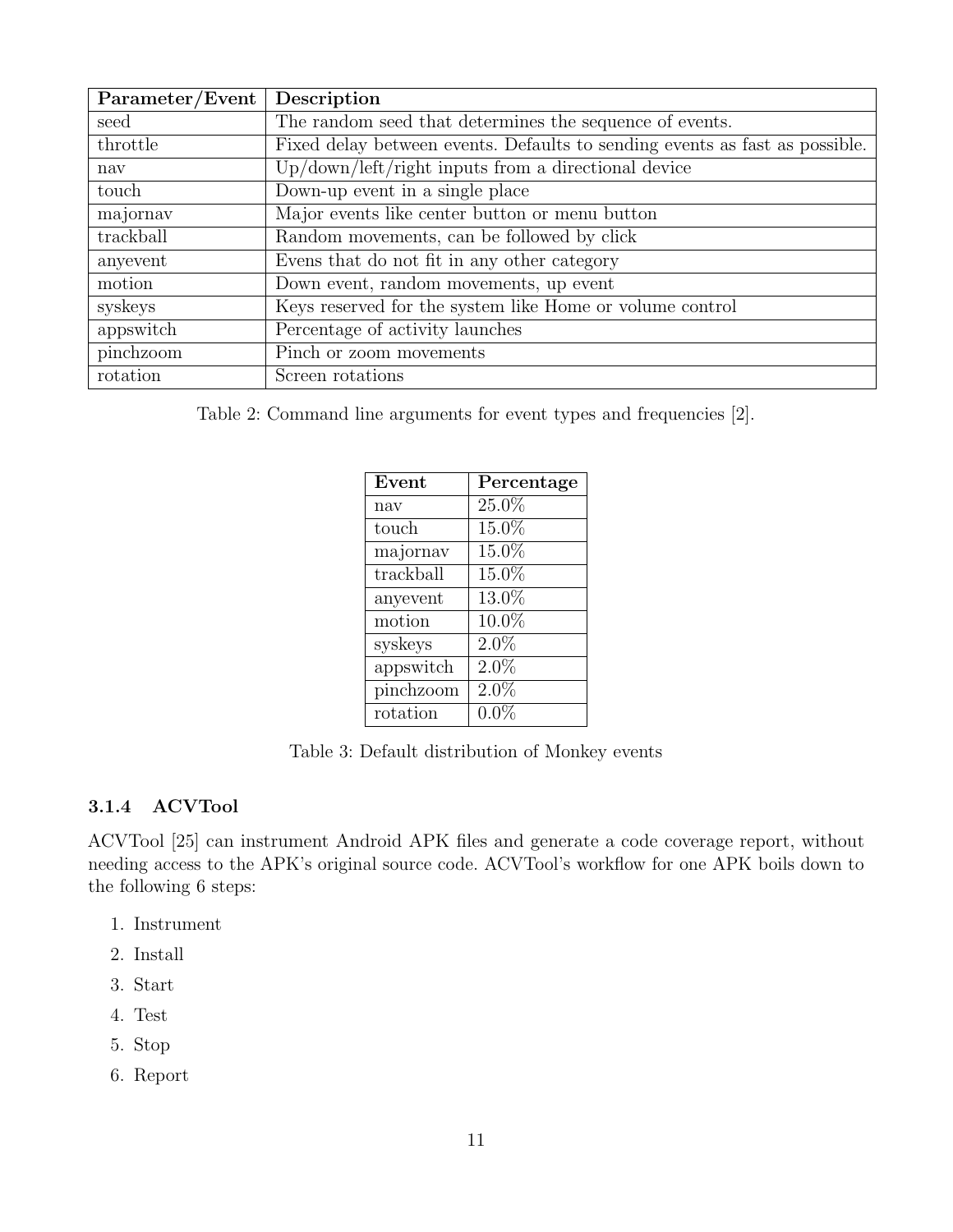The steps are explained in detail below.

Instrument: ACVTool measures coverage by inserting probes after each smali instruction of the decompiled APK. Apktool [\[40\]](#page-26-14) is used to decompile as well as reassemble the application, along with apksigner [\[41\]](#page-27-0) and zipalign [\[42\]](#page-27-1) to produce a working application that can be installed on a real device or emulator. An instrumented version of the APK is produced that can be used in the next step. An instrumentation report is also created which is used to map probes to their smali instructions.

Install: The instrumented version of the APK that was produced in the previous step is installed on the emulator or device, using adb [\[43\]](#page-27-2), ready to be opened.

Start: The instrumentation process in the emulator is started, prompting the process of runtime information collection.

Test: During this step the application is tested and exercised, either manually or by a tool. In this case we use Monkey to generate the inputs and events on the application that is being tested.

Stop: The process of runtime information collection is halted and the information collected during the runtime is stored in a report on the device or emulator.

Report: During this phase, the runtime report and the instrumentation report are used to map probes back to their instructions, in order to generate the coverage report. The coverage report is available in both xml and html format, the former being more suited towards automated processing and the latter to visual inspection. Within the report, coverage on the class, method and instruction levels.

<span id="page-14-1"></span>

### <span id="page-14-0"></span>3.2 Experiment Pipeline

Figure 3: Experiment process for 1 APK  $Green = ACV$ Tool,  $Orange = Monkey$ ,  $Blue = Customer$  processing program

Figure [3](#page-14-1) shows the structure of the experiment process for a single APK. This process is repeated for all 50 APKs in the application benchmark.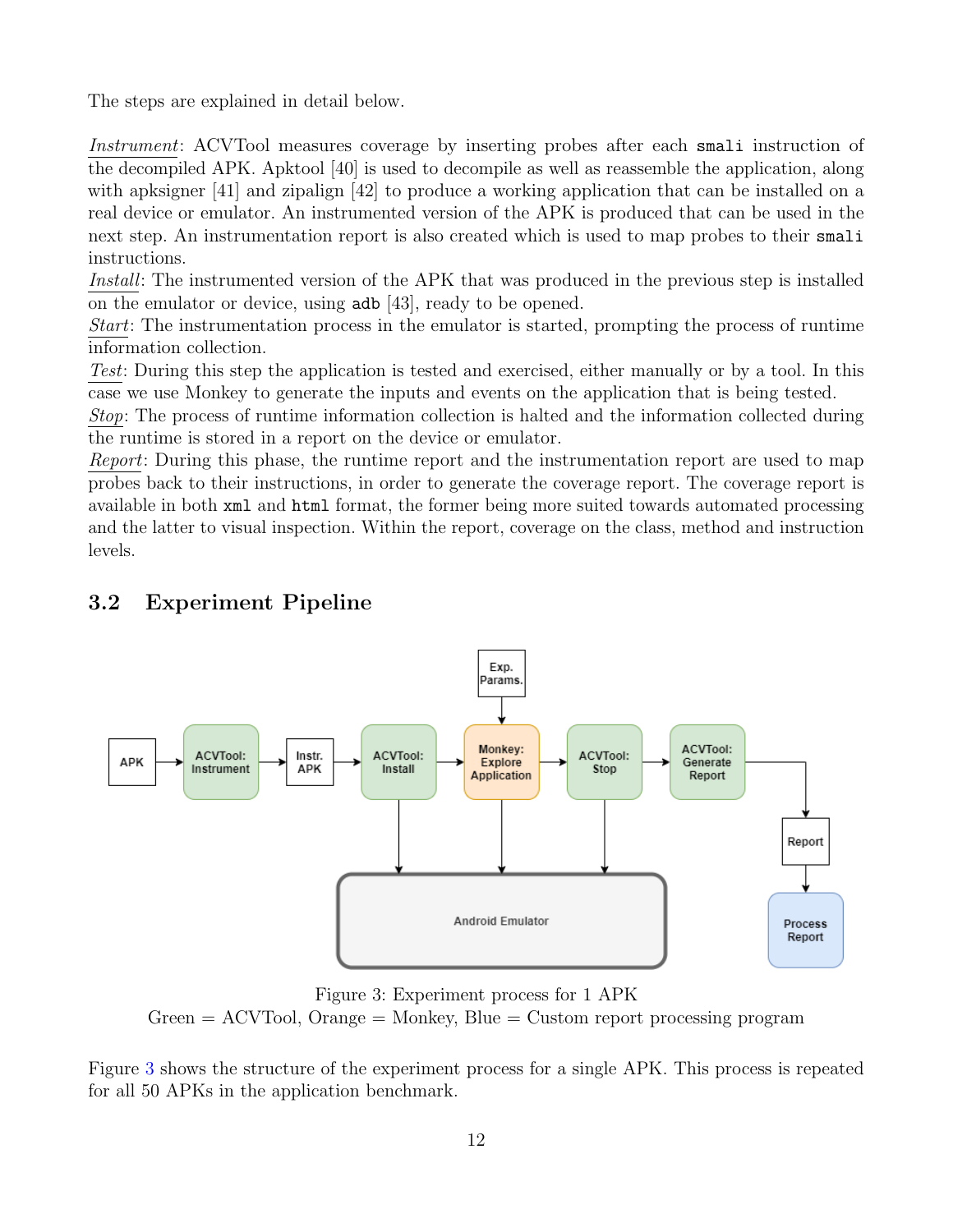At the start, a fresh emulator is started that does not contain any prior data or state. Once the emulator has finished loading, the next step starts. First of all, an APK is selected from the application benchmark. ACVTool then proceeds to instrument this APK, producing an instrumented APK version. After this the instrumented APK is installed on the emulator. Following this, Monkey will explore the application according to the test parameters. After the time expires, Monkey stops and ACVTool stops the runtime information collection. Next, ACVTool generates the report which is then collected by the report processing program, see section [3.3.](#page-15-0) After the report is collected, the process starts again for the next APK.

### <span id="page-15-0"></span>3.3 Report Processing

After instrumentation, the xml coverage report generated by ACVTool after testing the application has to be parsed. ACVTool reports the coverage on the instruction, method and class levels. In order to extract coverage metrics from the xml report, we use the ElementTree XML API [\[44\]](#page-27-3) from the Python standard library [\[45\]](#page-27-4).

The xml report is structured as can be seen in Figure [4.](#page-16-1) At the root of the tree is the report element. Below the report node are all the packages of the application, below the package nodes are the class nodes. Contained in the class nodes are the method nodes. Summarizing, the order goes:

report  $\rightarrow$  package  $\rightarrow$  class  $\rightarrow$  method.

In the method nodes, counter elements containing information about the amount of covered and missed instructions/methods are located. The class elements also contain counter elements about the overall covered and missed instructions/methods of that class.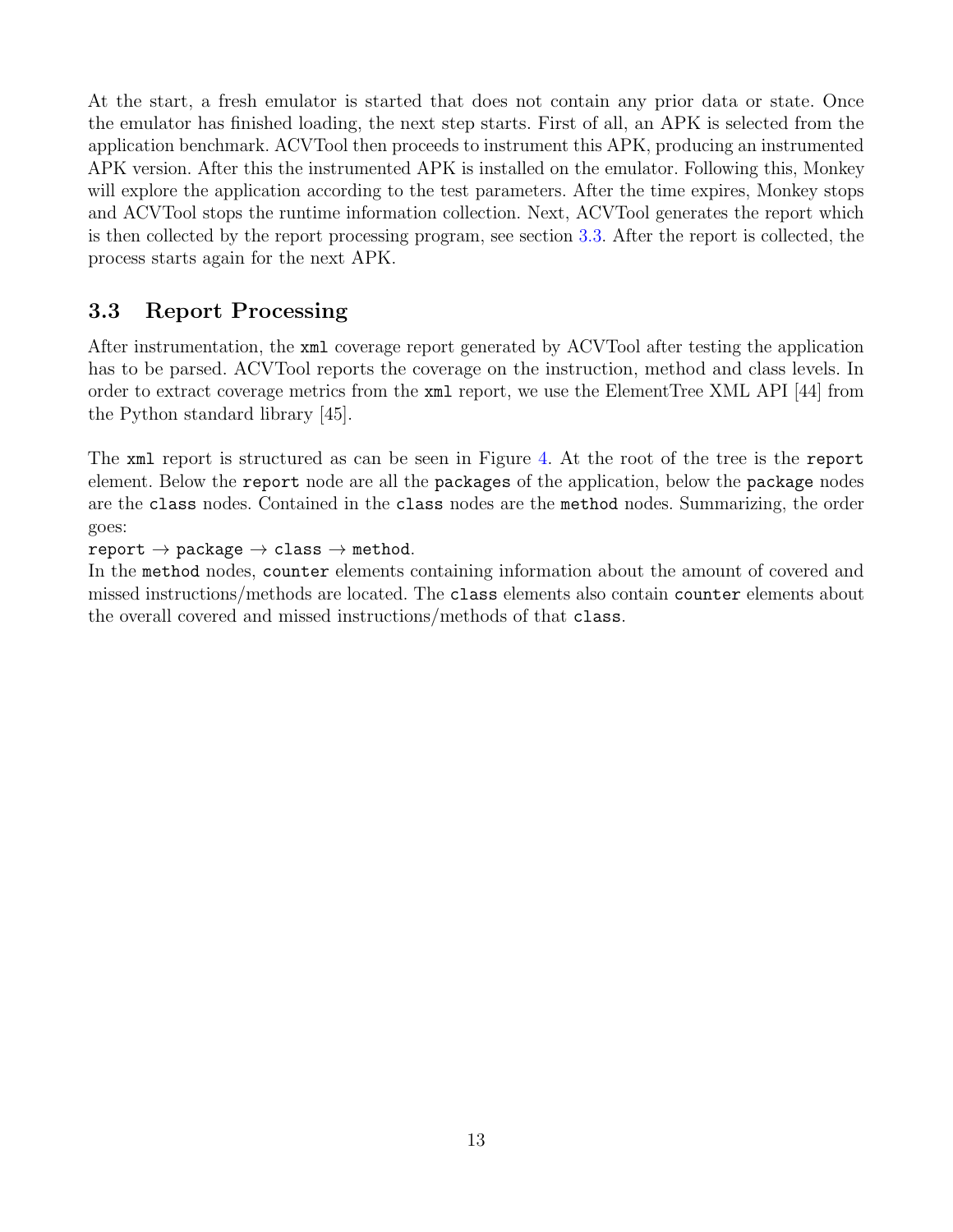<span id="page-16-1"></span>

Figure 4: Example of the structure of an XML-report generated by ACVTool.

Exact coverage metrics determined from these xml reports are the percentage of covered lines, percentage of covered methods and the percentage of covered classes. The total amount of lines, methods and classes is also extracted.

Instruction and method coverage is calculated by summing up all the counter elements information, that are direct children of class nodes, and calculating the percentage of covered lines/methods by dividing the amount of lines by the total amount of lines/methods.

Class coverage is determined by checking if the covered element of the method counter node, that is a direct child of the class node is bigger than zero. The total amount of classes is then divided by the amount of covered classes to produce the percentage of covered classes.

All these calculated percentages along with the total amount of lines, method and classes are stored in a csv file along with the corresponding package name of the APK.

## <span id="page-16-0"></span>3.4 Tested Monkey Parameters

In order to better understand how much each parameter affects the measured code coverage, 10 different event distributions are tested and evaluated on the application benchmark. To compare these results, the default distribution of events is also tested at two different execution times.

First, the four most frequent events of the default distribution are tested at 100.0% for 5 minutes to see how much these events cover on their own. This produces the following 4 distributions.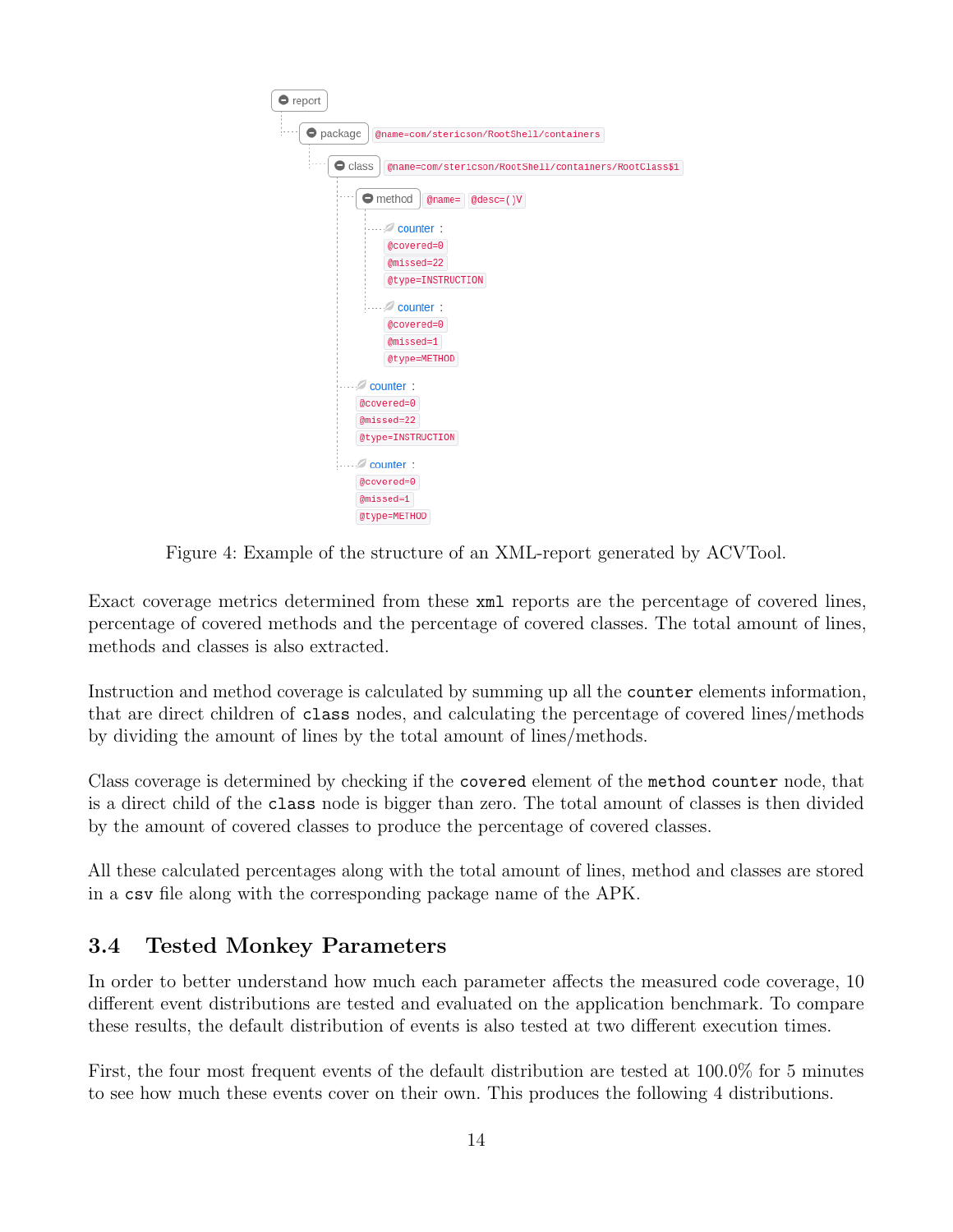- $1.~100.0\%$  touch event
- 2. 100.0% nav event
- 3. 100.0% majornav event
- 4. 100.0% trackball event

Second, the 6 most frequent events of the default distribution are set to 50.0%, with the remaining 50.0% being divided to the other events according to the default distribution. Thus the following distributions are tested for 5 minutes each:

- 1. 50.0% touch event
- 2. 50.0% nav event
- 3. 50.0% majornav event
- 4. 50.0% trackball event
- 5. 50.0% anyevent event
- 6. 50.0% motion event

Lastly, the default distribution of Monkey's events is tested at 1 minute of execution time and 5 minutes of execution time.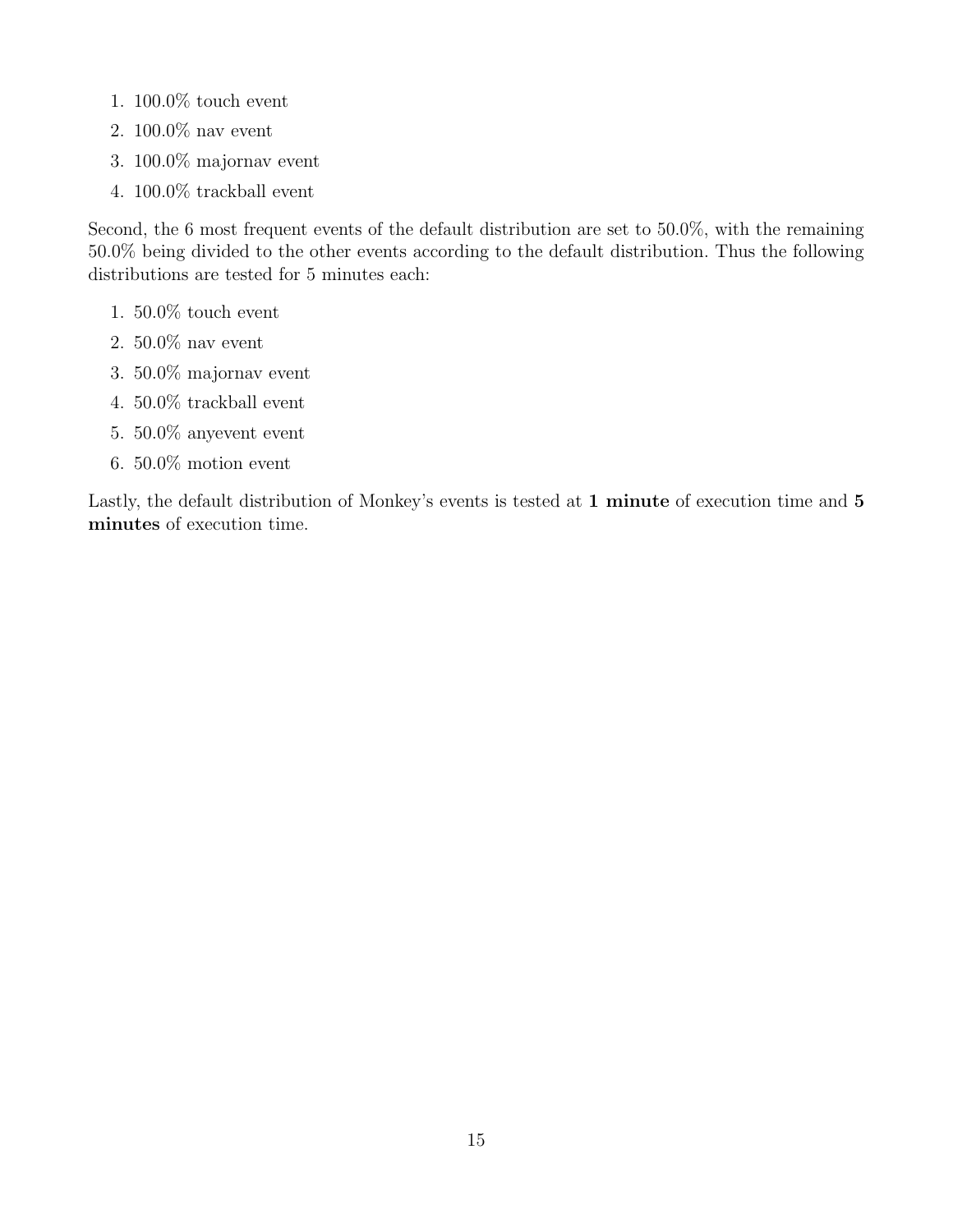## <span id="page-18-0"></span>4 Results

### <span id="page-18-1"></span>4.1 Code Coverage

In this section, the results of the previously described experiments to determine the coverage and number of crashes are presented.

After instrumenting the applications in the benchmark using ACVTool, each instrumented application is installed on a fresh emulator and tested for 5 minutes (except for the 1 minute default event distribution) by Monkey with the specified event distribution. Afterwards the coverage report is generated by ACVTool and the average coverage metrics over the application benchmark are calculated. It is also tracked whether the application crashed during the testing process.

Figure [5](#page-18-2) shows the average instruction, method and class coverage achieved by the different event distributions. Tables [4,](#page-19-1) [5](#page-19-1) and [6](#page-19-2) display the average instruction, method and class coverage per event distribution ordered from highest to lowest.

<span id="page-18-2"></span>

Figure 5: Average instruction, method and class coverage per event distribution in %, each tested for 5 minutes per application, except for 1 minute default.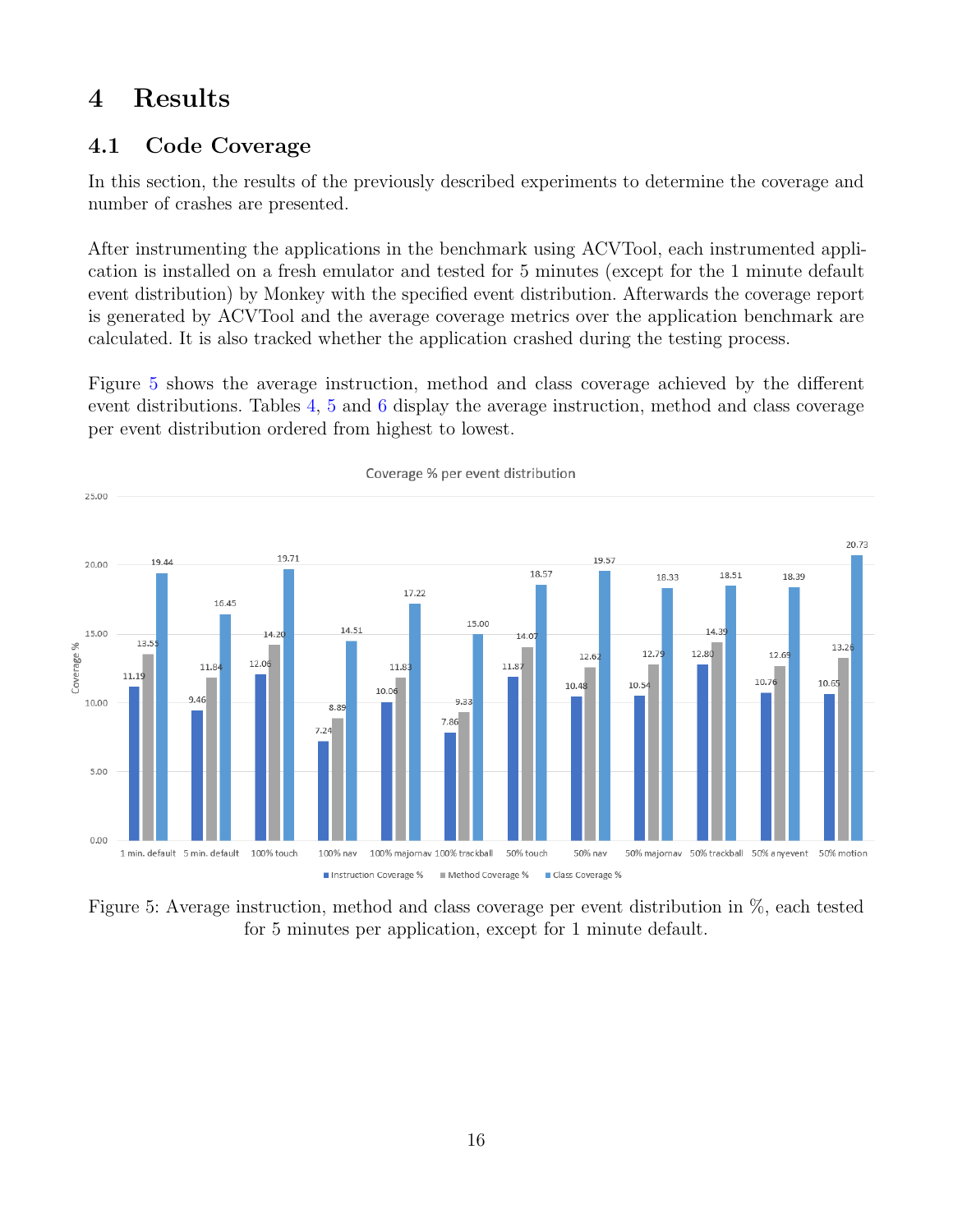<span id="page-19-1"></span>

| Parameter         | Instruction Coverage % |
|-------------------|------------------------|
| $50\%$ trackball  | 12.80                  |
| $100\%$ touch     | 12.06                  |
| $50\%$ touch      | 11.87                  |
| 1 min. default    | 11.19                  |
| $50\%$ any event  | 10.76                  |
| $50\%$ motion     | 10.65                  |
| $50\%$ majornav   | 10.54                  |
| $50\%$ nav        | 10.48                  |
| 100% majornav     | 10.06                  |
| 5 min. default    | 9.46                   |
| $100\%$ trackball | 7.86                   |
| $100\%$ nav       | 7.24                   |

<span id="page-19-2"></span>Table 4: Instruction coverage ordered from highest to lowest

| Parameter                   | Method Coverage % |
|-----------------------------|-------------------|
| $50\%$ trackball            | 14.39             |
| $100\%$ touch               | 14.20             |
| $50\%$ touch                | 14.07             |
| 1 min. default              | 13.55             |
| $50\%$ motion               | 13.26             |
| $50\%$ majornav             | 12.79             |
| $50\%$ any event            | 12.69             |
| $50\%$ nav                  | 12.62             |
| $\overline{5}$ min. default | 11.84             |
| $100\%$ majornav            | 11.83             |
| $100\%$ trackball           | 9.33              |
| $100\%$ nav                 | 8.89              |

Table 5: Method coverage ordered from highest to lowest

| Parameter                   | Class Coverage $\%$ |
|-----------------------------|---------------------|
| $50\%$ motion               | 20.73               |
| $100\%$ touch               | 19.71               |
| $50\%$ nav                  | 19.57               |
| $\overline{1}$ min. default | 19.44               |
| $50\%$ touch                | 18.57               |
| $50\%$ trackball            | 18.51               |
| $50\%$ any event            | 18.39               |
| $50\%$ majornav             | 18.33               |
| $100\%$ majornav            | 17.22               |
| $\overline{5}$ min. default | 16.45               |
| 100% trackball              | 15.00               |
| $100\%$ nav                 | 14.51               |

Table 6: Class coverage ordered from highest to lowest

#### <span id="page-19-0"></span>4.2 Crashes

While testing the applications from the benchmark, the amount of crashes was also recorded, as visible in Figure [6.](#page-20-0) In Table [7,](#page-20-1) the number of crashes ordered from high to low can be seen. A crash in this case is defined as an exception that does not get handled and causes the application to exit. This means the number of crashes can be seen as the amount of applications that were unable to continue working while being tested by Monkey during the experiment's allocated time. Discussion about the results is found in the next section.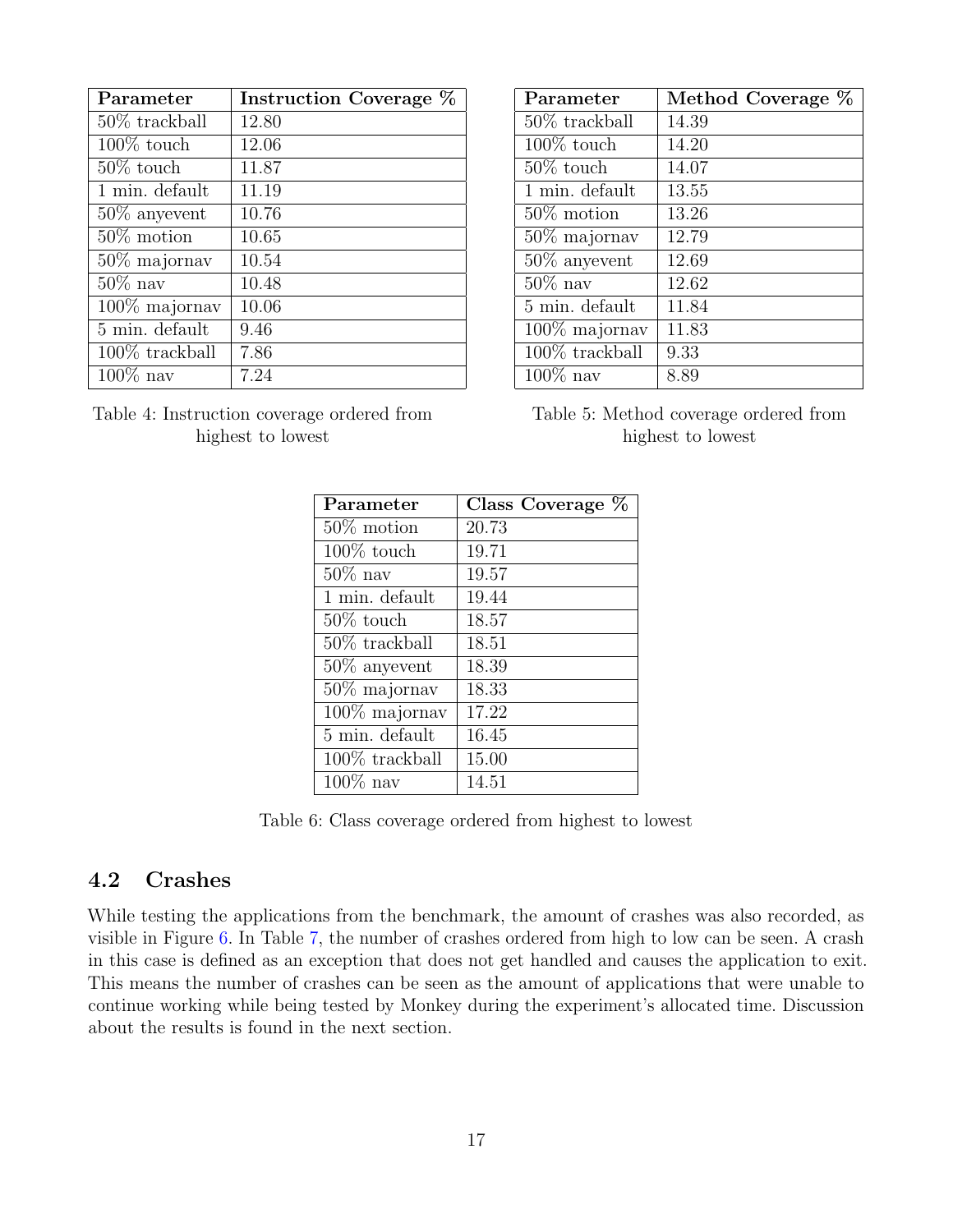<span id="page-20-0"></span>

Number Of Crashes

<span id="page-20-1"></span>Figure 6: Amount of crashes per event distribution

| Parameter        | Num. Crashes |
|------------------|--------------|
| $50\%$ touch     | 33           |
| 5 min. default   | 28           |
| $50\%$ motion    | 26           |
| $50\%$ any event | 25           |
| $50\%$ trackball | 24           |
| $50\%$ majornav  | 23           |
| $50\%$ nav       | 20           |
| $100\%$ touch    | 19           |
| 100% trackball   | 18           |
| 1 min. default   | 17           |
| $100\%$ majornav | 15           |
| $100\%$ nav      | 1            |

Table 7: Amount of crashes ordered from high to low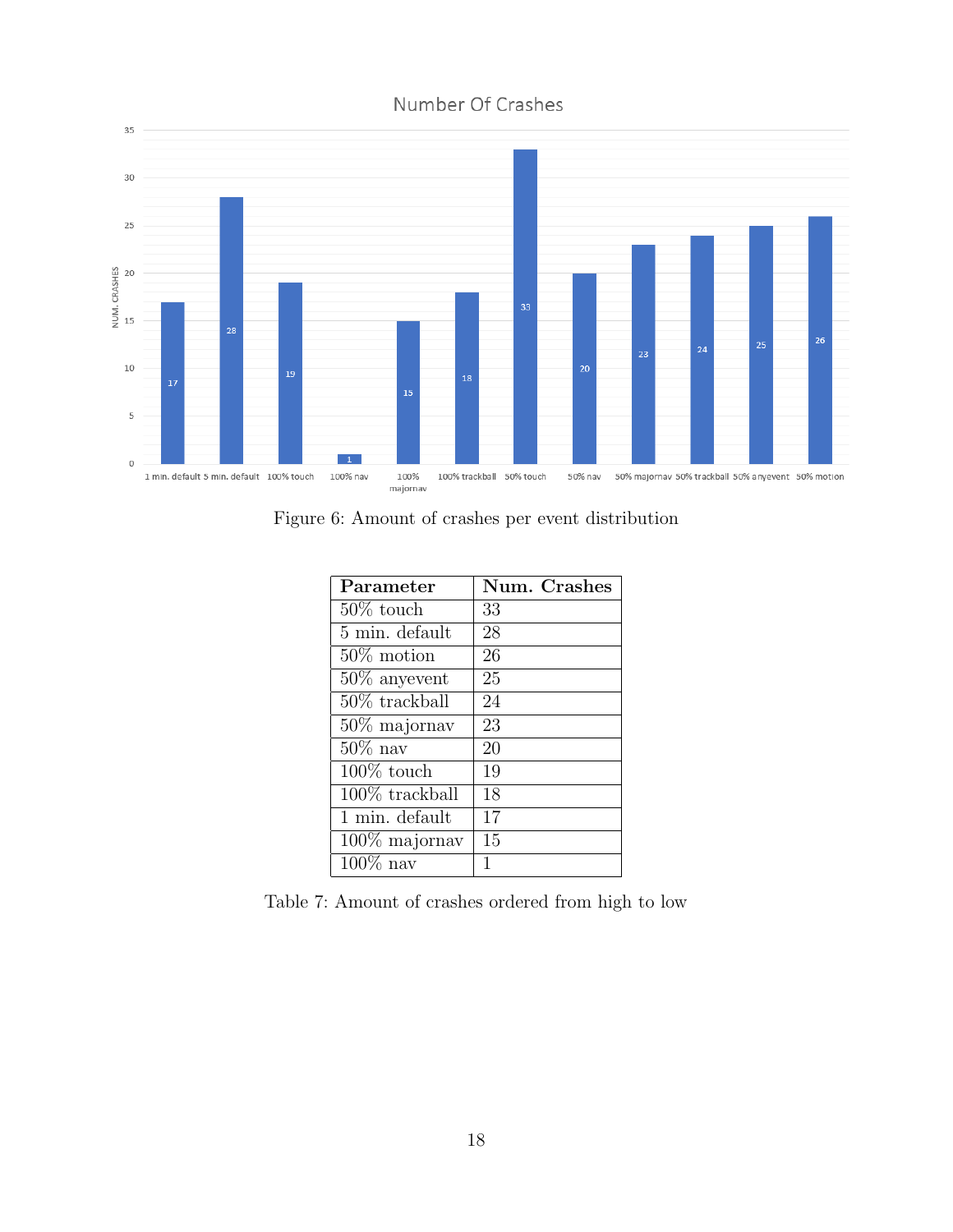# <span id="page-21-0"></span>5 Discussion

In this section, the results presented in the previous section are discussed and explained.

## <span id="page-21-1"></span>5.1 Code Coverage

From the code coverage metrics in Figure [5](#page-18-2) and Tables [4,](#page-19-1) [5](#page-19-1) and [6](#page-19-2) we can see that the default event distribution of Monkey achieves an instruction coverage of 9.46%, a method coverage of 11.84% and a class coverage of 16.45%. Compared to these numbers from the 5 minute default event distribution, only the 100% trackball and 100% nav event distributions perform worse. Interestingly, the 1 minute default distribution does better than the 5 minute default distribution, the explanation for this is that due to Monkey's random nature, different applications crashed at different moments causing the average code coverage to go down. ACVTool also does not generate an intermediate report after the application crashes which can cause the 1 minute distribution to do better in code coverage than the 5 minute distribution.

The best performing event distribution when it came to the instruction coverage metric was the 50% trackball distribution. For method coverage 50% trackball was also the best performing. When it came to class coverage, 50% motion did the best.

Between instruction coverage and method coverage, the order of best performing remains relatively similar. However when it comes to class coverage, the order is changed somewhat. This indicates that certain event distributions can cover more classes than others.

From the data we can see that changing the event distribution can have a positive effect on the code coverage achieved by Monkey. Although the effect is not incredibly large, compared to 5 minutes of the default settings, the biggest positive difference in instruction coverage was about 3.3%. But compared to 1 minute of default settings the difference was only 1.6%. These differences are about the same when comparing instruction coverage to method coverage and class coverage. An overall instruction coverage of 12.8% (the highest achieved from the tested event distributions) is still not very high. Exploring only about 12.8% of an application is definitely not enough to rely on automated testing for testing an entire application. Adding to that, from a security standpoint it also leaves way too much room for uncertainty regarding what the code of the application does that was not covered.

Contrary to the study by Patel et al. [\[33\]](#page-26-7) which tested the code coverage achieved by changing 5 of Monkey's parameters to 75% event distribution and did not find it to lead to an average coverage increase, the event distributions that were tested in this thesis did lead to an increase in coverage. This means that altering the parameters of Monkey can lead to an increase in average code coverage on a wider range of applications and not just in isolated cases as stated by Patel et al.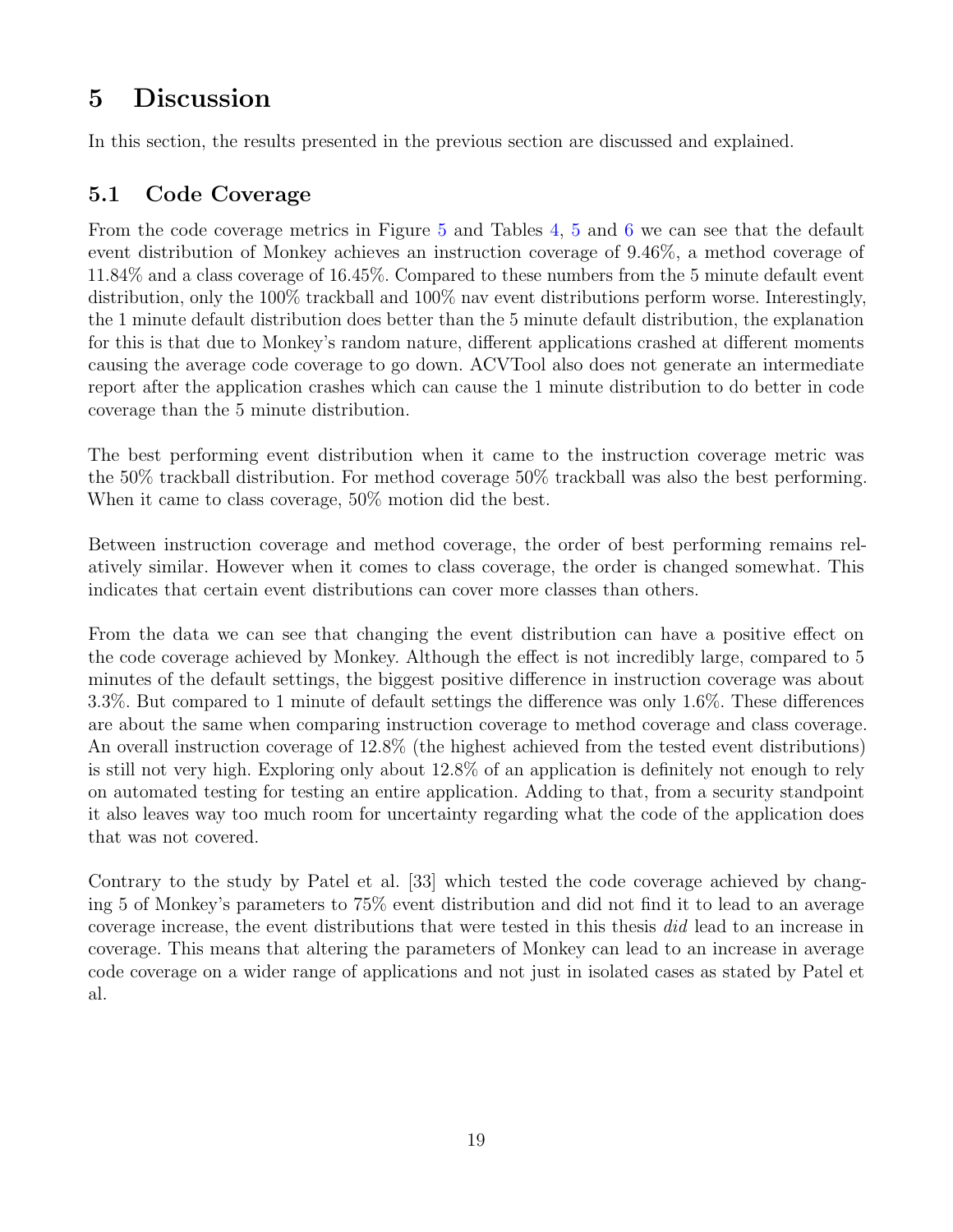## <span id="page-22-0"></span>5.2 Crashes

Figure [6](#page-20-0) and Table [7](#page-20-1) show the amount of applications that crashed per event distribution, with the table showing the same data as the figure but ordered from high to low. The default Monkey event distribution at 5 minutes of runtime crashed 28 out of the 50 applications, over half of them.

The event distribution that crashed the most applications was  $50\%$  touch, with 33 crashes.  $100\%$ nav did the worst, with 1 application crashed. 100% nav also did the worst when it came to code coverage, which could explain why it crashed so little applications compared to the other distributions.

The 5 minute runtime default event distribution of Monkey crashed a lot more applications than the 1 minute version, 28 compared to 17. The 5 minute runtime did however achieve a lower code coverage than the 1 minute runtime, which could be due to the amount of crashes.

From Table [7](#page-20-1) we can see that changing the event distribution of Monkey can increase the amount of crashes, but the default distribution already does very well in this regard. This means that Monkey is very effective at crashing applications, making it useful for stress testing applications.

In line with [\[34\]](#page-26-8) and [\[33\]](#page-26-7), the experiments performed in this thesis also show that Monkey is very good at crashing applications. The default distribution crashed more than half of the applications in the benchmark with the 50% touch doing even better than that. Monkey could thus be very useful in helping developers save time by automatically having their applications stress tested.

## <span id="page-22-1"></span>5.3 Limitations

There are some limitations that came with testing the effectiveness of the different Monkey event distributions on the application benchmark. First of all, it takes a lot of time to test applications for 5 minutes each, it does not simply take 5 minutes to test one application, there is also added overhead from opening/wiping the emulator, installing applications, etc. If more time and resources would have been available, the application benchmark could have been larger, allowing for more reliable data to be gathered.

The amount of different distributions tested could also have been larger if more time and resources were available. Testing more event distributions could give more insight into how the different events affect code coverage and crashes.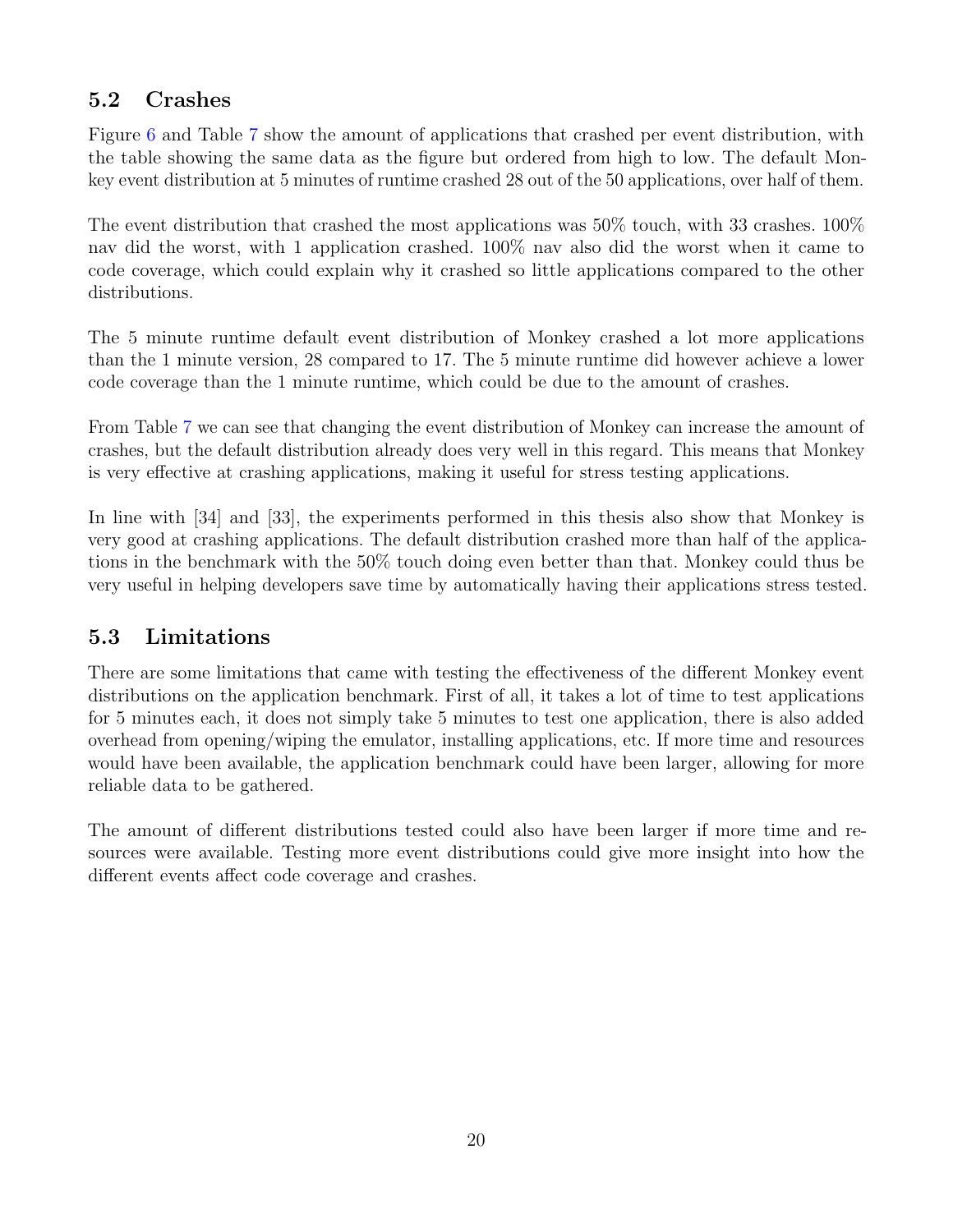# <span id="page-23-0"></span>6 Conclusions and Further Research

In this thesis, a study was conducted on the effectiveness of the automated testing tool Monkey when comparing different parameters and event distributions. Experiments were performed on an application benchmark consisting of 50 applications and testing each for 5 minutes. It was found that changing the event distribution of Monkey can lead to an increase in code coverage as well as an increase in crashes when testing applications. The 50% trackball event distribution achieved the highest code coverage of 12.80%, with the 50% touch distribution crashing the most applications, 33 in total. Changing the event distribution can have a positive influence in achieving a higher average code coverage on a large amount of applications. This shows that automated testing still has a long way to go when it comes to code coverage. In a black-box setting covering only 12.80% of instructions is not enough to make informed decisions about the nature of an application in a security context. This number is also too low to give developers confidence the entirety of their application is being tested. However, the high amount of crashes that Monkey triggers proves it's usefulness in stress testing applications and finding potential faults.

In this thesis 10 event distributions of Monkey were tested that were not the default distribution on 50 applications. If more time and resources could be used, more event distributions and parameters of Monkey could be evaluated on a larger dataset of applications. Since the difference in code coverage rates is not very large, it is hard to say what to use in which situation. As future work, the scale of the experiments could be made way larger to gain more data on the effect of the event distributions as well as gain more trust in the produced data.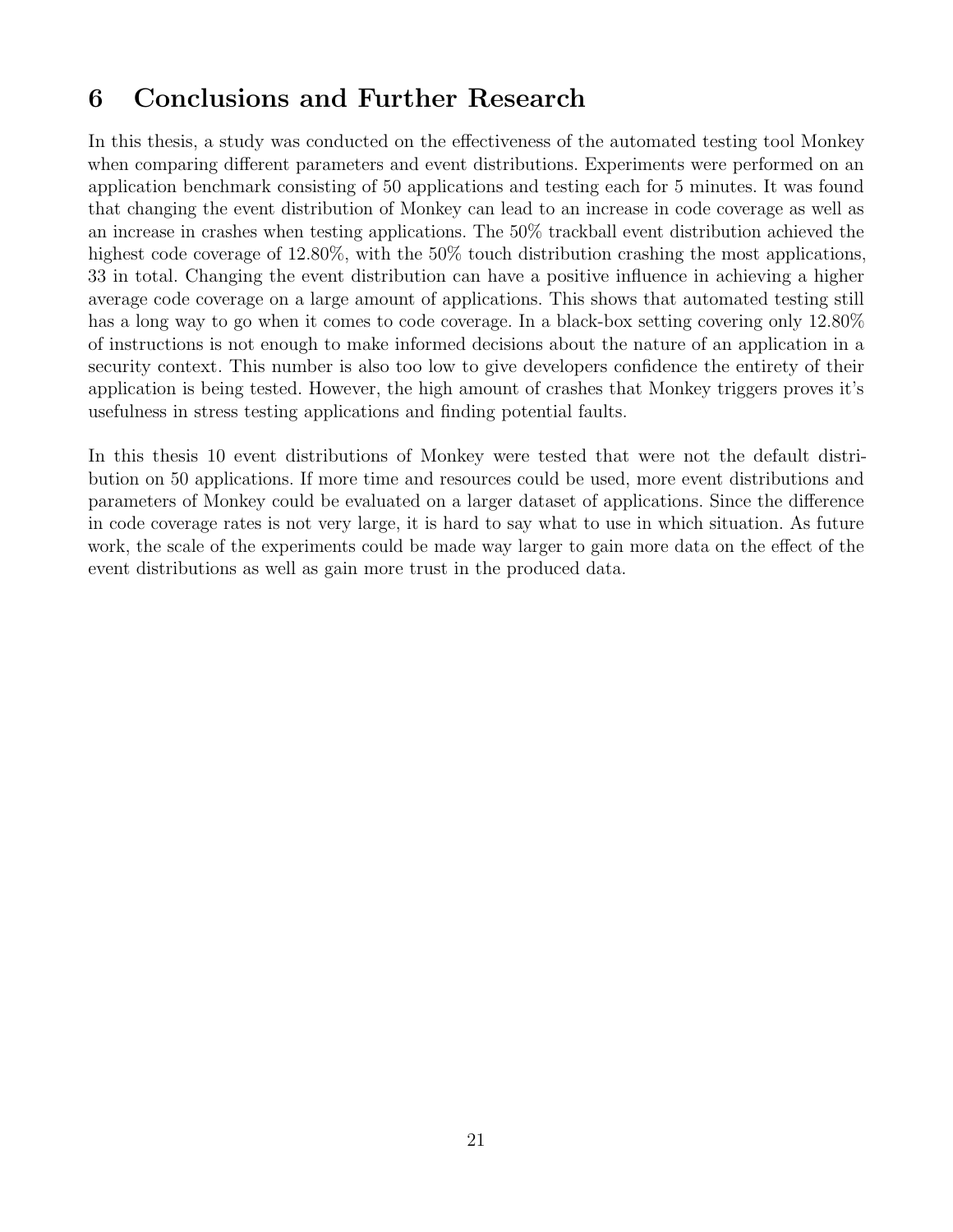## <span id="page-24-2"></span>References

- <span id="page-24-0"></span>[1] Mobile operating systems' market share worldwide from january 2012 to june 2021. [https://www.statista.com/statistics/272698/](https://www.statista.com/statistics/272698/global-market-share-held-by-mobile-operating-systems-since-2009/) [global-market-share-held-by-mobile-operating-systems-since-2009/](https://www.statista.com/statistics/272698/global-market-share-held-by-mobile-operating-systems-since-2009/). Accessed: July 2021.
- <span id="page-24-1"></span>[2] Android. Exerciser monkey. <https://developer.android.com/studio/test/monkey>. Accessed: July 2021.
- <span id="page-24-3"></span>[3] Number of smartphone subscriptions worldwide from 2016 to 2026. [https://www.statista.](https://www.statista.com/statistics/330695/number-of-smartphone-users-worldwide/) [com/statistics/330695/number-of-smartphone-users-worldwide/](https://www.statista.com/statistics/330695/number-of-smartphone-users-worldwide/). Accessed: July 2021.
- <span id="page-24-4"></span>[4] Google play. <https://play.google.com/>. Accessed: July 2021.
- <span id="page-24-5"></span>[5] Number of android apps on google play. [https://www.appbrain.com/stats/](https://www.appbrain.com/stats/number-of-android-apps) [number-of-android-apps](https://www.appbrain.com/stats/number-of-android-apps). Accessed: July 2021.
- <span id="page-24-6"></span>[6] Google play statistics and trends. [https://42matters.com/](https://42matters.com/google-play-statistics-and-trends) [google-play-statistics-and-trends](https://42matters.com/google-play-statistics-and-trends). Accessed: July 2021.
- <span id="page-24-7"></span>[7] Global app spending approached \$65 billion in the first half of 2021, up more than 24% year-overyear. <https://sensortower.com/blog/app-revenue-and-downloads-1h-2021>. Accessed: July 2021.
- <span id="page-24-8"></span>[8] Open handset alliance. <https://www.openhandsetalliance.com/>. Accessed: July 2021.
- <span id="page-24-9"></span>[9] Android open source project. <https://source.android.com/>. Accessed: July 2021.
- <span id="page-24-10"></span>[10] .apk file extension. <https://fileinfo.com/extension/apk>. Accessed: July 2021.
- <span id="page-24-11"></span>[11] Application fundementals. [https://developer.android.com/guide/components/](https://developer.android.com/guide/components/fundamentals) [fundamentals](https://developer.android.com/guide/components/fundamentals). Accessed: July 2021.
- <span id="page-24-12"></span>[12] Mona Erfani Joorabchi, Ali Mesbah, and Philippe Kruchten. Real challenges in mobile app development. In 2013 ACM / IEEE International Symposium on Empirical Software Engineering and Measurement, pages 15–24, 2013.
- <span id="page-24-13"></span>[13] Abhinav Kathuria1 and Anu Gupta. Challenges in android application development: A case study. In International Journal of Computer Science and Mobile Computing, volume 4, pages 294–299, 2015.
- <span id="page-24-14"></span>[14] Naila Kousar, Muhammad Sheraz, Arshad Malik, Aramghan Sarwar, Burhan Mohy-ud din, and Ayesha Shahid. Software engineering: Challenges and their solution in mobile app development. International Journal of Advanced Computer Science and Applications, 9(1):200–203, 2018.
- <span id="page-24-15"></span>[15] Pingfan Kong, Li Li, Jun Gao, Kui Liu, Tegawend´e Bissyand´e, and Jacques Klein. Automated testing of android apps: A systematic literature review. IEEE Transactions on Reliability, PP:1–22, 09 2018.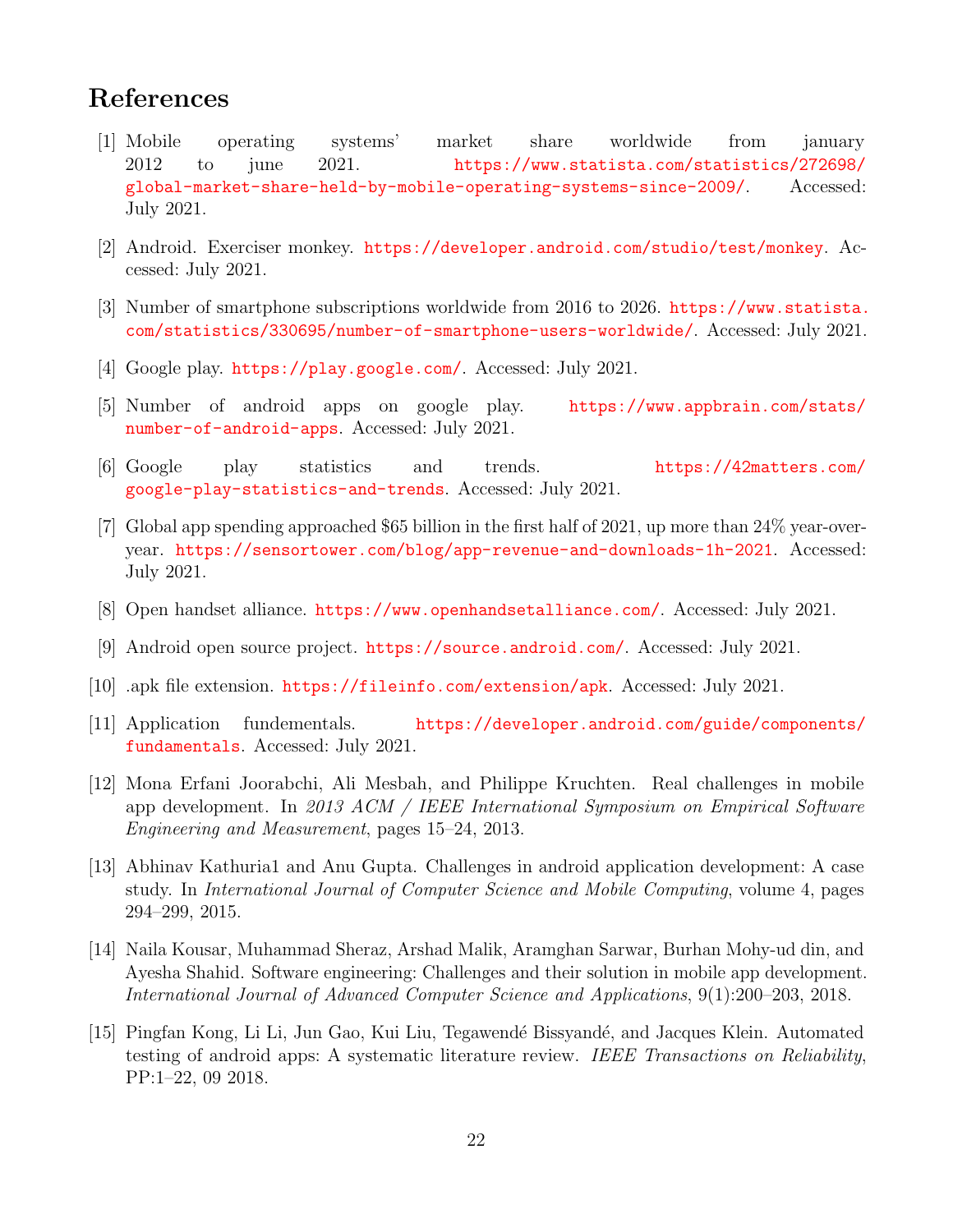- <span id="page-25-0"></span>[16] Diego R. Almeida, Patrícia D. L. Machado, and Wilkerson L. Andrade. Testing tools for android context-aware applications: a systematic mapping. Journal of the Brazilian Computer Society, 25(1):12, Dec 2019.
- <span id="page-25-1"></span>[17] Mario Linares-V´asquez, C´arlos Bernal-Cardenas, Kevin Moran, and Denys Poshyvanyk. How do developers test android applications? In 2017 IEEE International Conference on Software Maintenance and Evolution (ICSME), pages 613–622, 2017.
- <span id="page-25-2"></span>[18] Isabel K. Villanes, Silvia M. Ascate, Josias Gomes, and Arilo Claudio Dias-Neto. What are software engineers asking about android testing on stack overflow? In Proceedings of the 31st Brazilian Symposium on Software Engineering, SBES'17, page 104–113, New York, NY, USA, 2017. Association for Computing Machinery.
- <span id="page-25-3"></span>[19] Ke Mao, Mark Harman, and Yue Jia. Sapienz: Multi-objective automated testing for android applications. In Proceedings of the 25th International Symposium on Software Testing and Analysis, ISSTA 2016, page 94–105, New York, NY, USA, 2016. Association for Computing Machinery.
- <span id="page-25-4"></span>[20] Ting Su, Guozhu Meng, Yuting Chen, Ke Wu, Weiming Yang, Yao Yao, Geguang Pu, Yang Liu, and Zhendong Su. Guided, stochastic model-based gui testing of android apps. In Proceedings of the 2017 11th Joint Meeting on Foundations of Software Engineering, ESEC/FSE 2017, page 245–256, New York, NY, USA, 2017. Association for Computing Machinery.
- <span id="page-25-5"></span>[21] Xia Zeng, Dengfeng Li, Wujie Zheng, Fan Xia, Yuetang Deng, Wing Lam, Wei Yang, and Tao Xie. Automated test input generation for android: Are we really there yet in an industrial case? In Proceedings of the 2016 24th ACM SIGSOFT International Symposium on Foundations of Software Engineering, FSE 2016, page 987–992, New York, NY, USA, 2016. Association for Computing Machinery.
- <span id="page-25-6"></span>[22] Aravind Machiry, Rohan Tahiliani, and Mayur Naik. Dynodroid: An input generation system for android apps. In Proceedings of the 2013 9th Joint Meeting on Foundations of Software Engineering, ESEC/FSE 2013, page 224–234, New York, NY, USA, 2013. Association for Computing Machinery.
- <span id="page-25-7"></span>[23] Shauvik Roy Choudhary, Alessandra Gorla, and Alessandro Orso. Automated test input generation for android: Are we there yet? (e). In 2015 30th IEEE/ACM International Conference on Automated Software Engineering (ASE), pages 429–440, 2015.
- <span id="page-25-8"></span>[24] Wenyu Wang, Dengfeng Li, Wei Yang, Yurui Cao, Zhenwen Zhang, Yuetang Deng, and Tao Xie. An empirical study of android test generation tools in industrial cases. In 2018 33rd IEEE/ACM International Conference on Automated Software Engineering (ASE), pages 738–748, 2018.
- <span id="page-25-9"></span>[25] Aleksandr Pilgun, Olga Gadyatskaya, Yury Zhauniarovich, Stanislav Dashevskyi, Artsiom Kushniarou, and Sjouke Mauw. Fine-grained code coverage measurement in automated blackbox android testing. ACM Transactions on Software Engineering and Methodology (TOSEM), 29(4):1–35, 2020.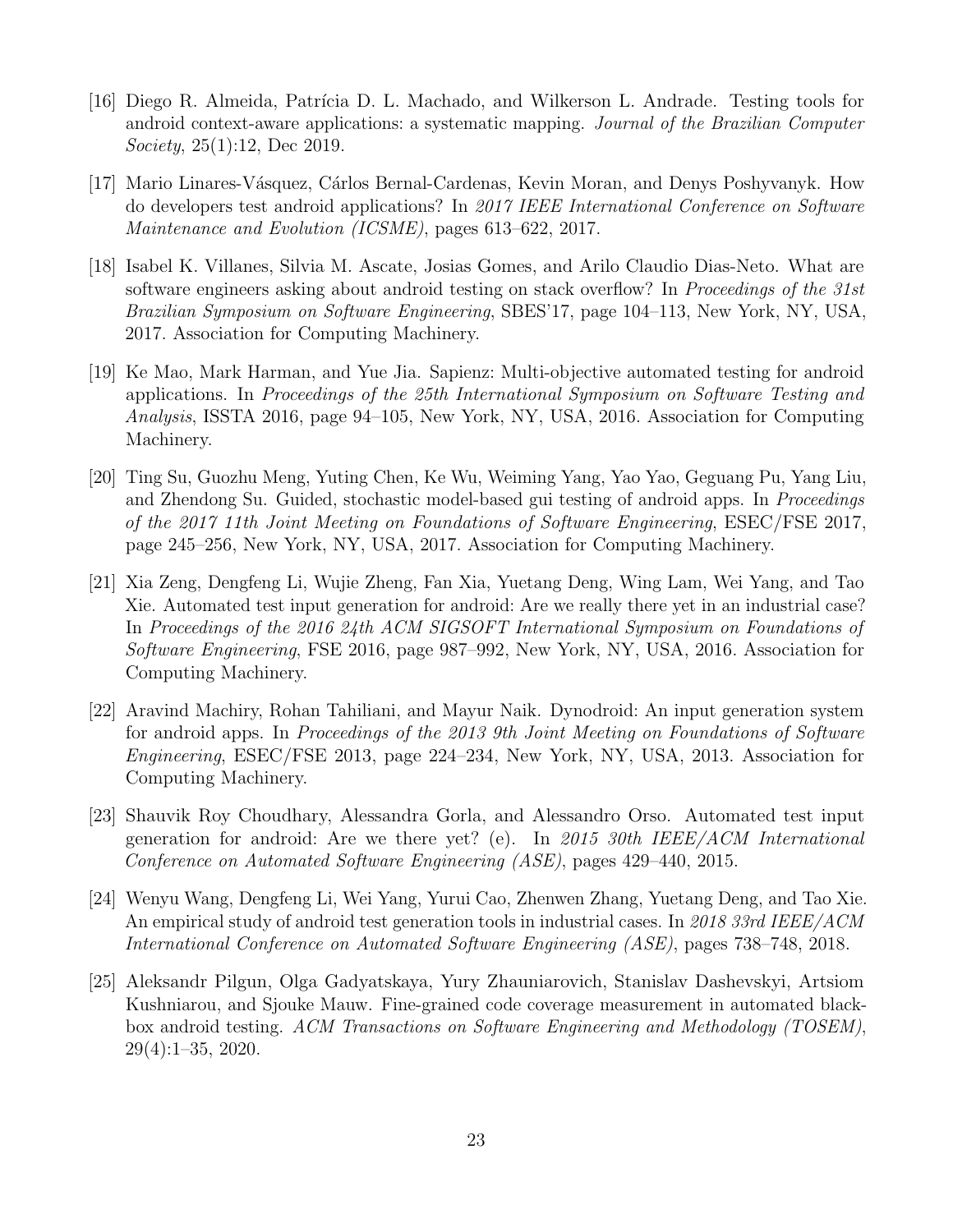- <span id="page-26-0"></span>[26] Andrea Romdhana, Mariano Ceccato, Gabriel Claudiu Georgiu, Alessio Merlo, and Paolo Tonella. Cosmo: Code coverage made easier for android. In 2021 14th IEEE Conference on Software Testing, Verification and Validation (ICST), pages 417–423, 2021.
- <span id="page-26-1"></span>[27] ELLA, a tool for binary instrumentation of android apps. [https://github.com/saswatanand/](https://github.com/saswatanand/ella) [ella](https://github.com/saswatanand/ella). Accessed: July 2021.
- <span id="page-26-2"></span>[28] Yury Zhauniarovich, Anton Philippov, Olga Gadyatskaya, Bruno Crispo, and Fabio Massacci. Towards black box testing of android apps. In 2015 Tenth International Conference on Availability, Reliability and Security (ARES), pages 501–510, August 2015.
- <span id="page-26-3"></span>[29] Jierui Liu, Tianyong Wu, Xi Deng, Jun Yan, and Jian Zhang. Insdal: A safe and extensible instrumentation tool on dalvik byte-code for android applications. In 2017 IEEE 24th International Conference on Software Analysis, Evolution and Reengineering (SANER), pages 502–506, 2017.
- <span id="page-26-4"></span>[30] Grade build tool. <https://gradle.org/>. Accessed: July 2021.
- <span id="page-26-5"></span>[31] JaCoCo java code coverage library. <https://www.eclemma.org/jacoco/>. Accessed: July 2021.
- <span id="page-26-6"></span>[32] V. Rubtsov. EMMA: A free java code coverage tool. <http://emma.sourceforge.net/>. Accessed: July 2021.
- <span id="page-26-7"></span>[33] Priyam Patel, Gokul Srinivasan, Sydur Rahaman, and Iulian Neamtiu. On the effectiveness of random testing for android: Or how i learned to stop worrying and love the monkey. In Proceedings of the 13th International Workshop on Automation of Software Test, AST '18, page 34–37, New York, NY, USA, 2018. Association for Computing Machinery.
- <span id="page-26-8"></span>[34] Samad Paydar. An empirical study on the effectiveness of monkey testing for android applications. Iranian Journal of Science and Technology, Transactions of Electrical Engineering, 44(2):1013–1029, Jun 2020.
- <span id="page-26-9"></span>[35] Mostafa Mohammed, Haipeng Cai, and Na Meng. An empirical comparison between monkey testing and human testing (wip paper). In Proceedings of the 20th ACM SIGPLAN/SIGBED International Conference on Languages, Compilers, and Tools for Embedded Systems, LCTES 2019, page 188–192, New York, NY, USA, 2019. Association for Computing Machinery.
- <span id="page-26-10"></span>[36] Input events overview. <https://developer.android.com/guide/topics/ui/ui-events>. Accessed: July 2021.
- <span id="page-26-11"></span>[37] Michael Osoro-Riano and Mario Linares-Vasquez. Comparison and analysis between automatic exploration tools for android applications. 2020.
- <span id="page-26-12"></span>[38] Firebase test lab. <https://firebase.google.com/docs/test-lab>. Accessed: July 2021.
- <span id="page-26-13"></span>[39] F-droid. <https://www.f-droid.org/>. Accessed: July 2021.
- <span id="page-26-14"></span>[40] apktool. <https://ibotpeaches.github.io/Apktool/>. Accessed: July 2021.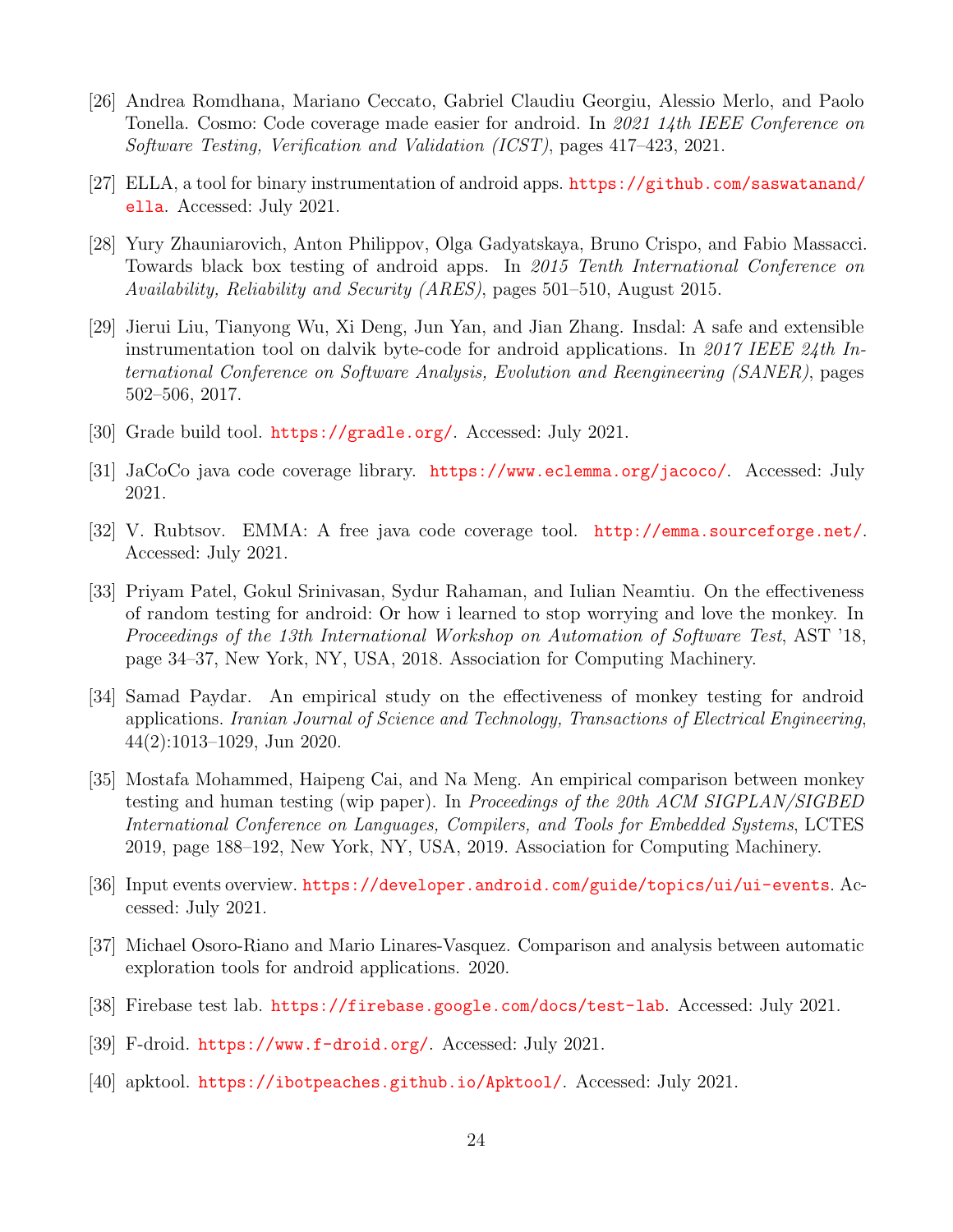- <span id="page-27-0"></span>[41] apksigner. <https://developer.android.com/studio/command-line/apksigner>. Accessed: July 2021.
- <span id="page-27-1"></span>[42] zipalign. <https://developer.android.com/studio/command-line/zipalign>. Accessed: July 2021.
- <span id="page-27-2"></span>[43] Android debug bridge (adb). <https://developer.android.com/studio/command-line/adb>. Accessed: July 2021.
- <span id="page-27-3"></span>[44] Elementtree xml api. [https://docs.python.org/3/library/xml.etree.elementtree.](https://docs.python.org/3/library/xml.etree.elementtree.html) [html](https://docs.python.org/3/library/xml.etree.elementtree.html). Accessed: July 2021.
- <span id="page-27-4"></span>[45] Python standard library. <https://docs.python.org/3/library/>. Accessed: July 2021.